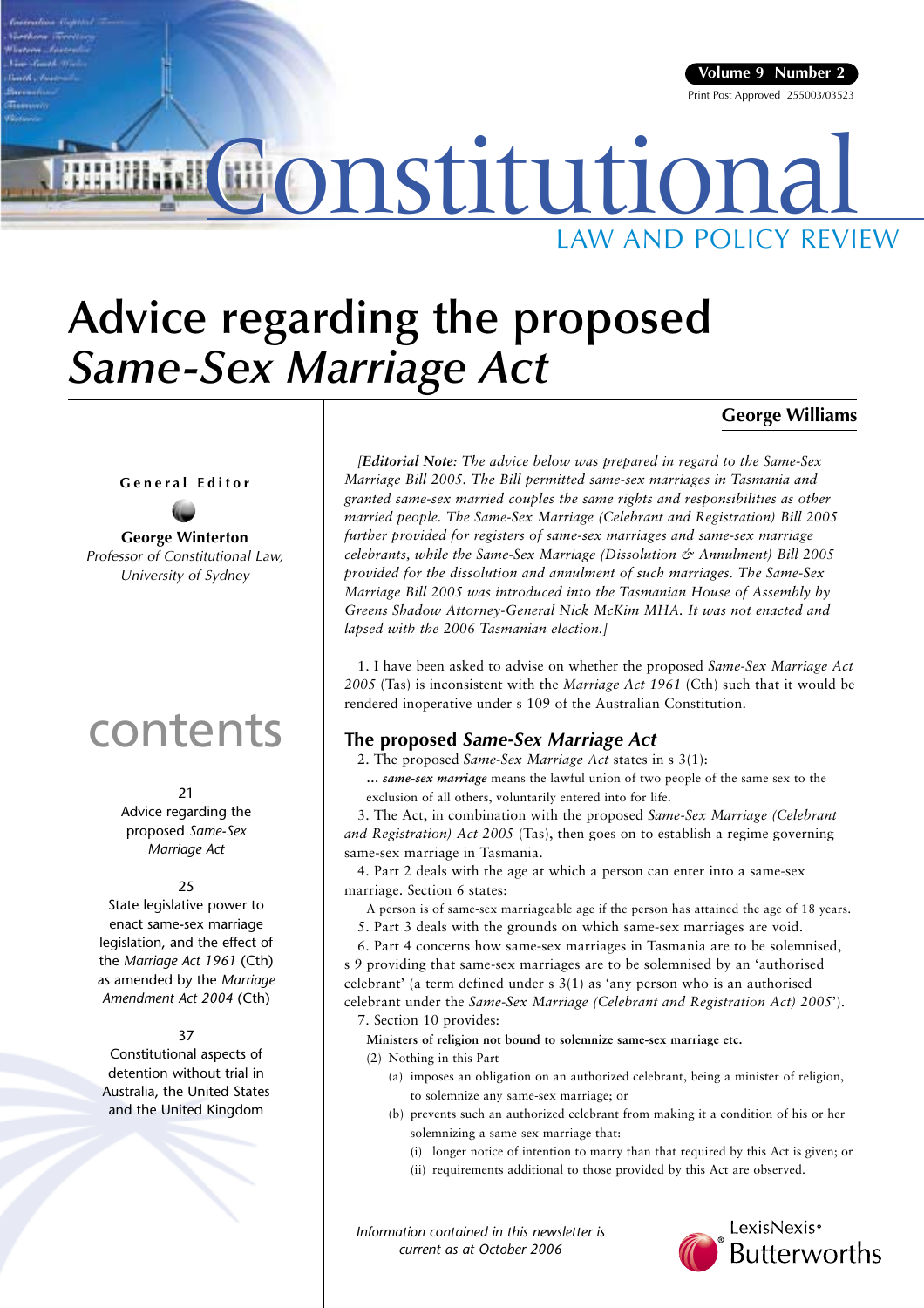**Editorial board**



**Harry Evans** *Clerk of the Senate*

**H P Lee** *Sir John Latham Professor of Law, Monash University*

### **Geoffrey Lindell**

*Professorial Fellow in Law, University of Melbourne*

**Dennis Rose** AM QC *Special Counsel, Blake Dawson Waldron*

### **Dr Katharine Gelber**

*Politics and International Relations, University of New South Wales*

**Dr James Thomson** *Office of the Attorney-General, Western Australia*

### **Correction**

Harry Evans's article in (2006) 9(1) *CLPR* 17 should be corrected on page 19. There should be no ellipsis in column 2, line 5. The sentence begins 'It is as good a conceptual'.

8. Part 5 sets out offences and Pt 6 sets out miscellaneous provisions.

### **The Commonwealth** *Marriage Act*

9. The *Marriage Act,* as amended by the *Marriage Amendment Act 2004* (Cth), contains the following definition in s 5(1):

*… 'marriage'* means the union of a man and a woman to the exclusion of all others, voluntarily entered into for life.

10. Part 5A concerns 'Recognition of foreign marriages'. Section 88B(4) states:

To avoid doubt, in this Part (including section 88E) *marriage* has the meaning given by subsection 5(1).

11. Section 88EA then provides: **Certain unions are not marriages** A union solemnised in a foreign country between:

- (a) a man and another man; or
- (b) a woman and another woman; must not be recognised as a marriage in Australia.

### **The inconsistency issue**

12. The relevant provision in the Australian Constitution is s 109. It provides:

When a law of a State is inconsistent with a law of the Commonwealth, the latter shall prevail, and the former shall, to the extent of the inconsistency, be invalid.

13. Where a federal and a State law are in conflict, s 109 resolves that conflict in favour of the Commonwealth law, with the State law being rendered not void but inoperative for the duration of the conflict (*Carter v Egg and Egg Pulp Marketing Board (Vic)* (1942) 66 CLR 557, 573). In other words, a State law is revived and becomes operative again if the federal law is amended to remove the inconsistency.

14. For s 109 to apply, there must be a valid law enacted by the federal Parliament and a valid law enacted by a State Parliament. In this case, it is likely that the proposed *Same-Sex Marriage Act* would be a valid law because plenary legislative power is vested in the Tasmanian Parliament. For the relevant sections of the

Commonwealth *Marriage Act* to be valid, they would need to fall under one of the heads of power listed in s 51 of the Constitution, likely in this case to be the 'marriage' power in s 51(21). If the Act did not fall under that or another head of power, inconsistency could not arise with the Tasmanian law.

15. The High Court has developed three tests, which it sometimes blurs together, for determining inconsistency between a federal and State law under s 109. According to these tests, inconsistency is present, and the Commonwealth law prevails, in the following circumstances.

- *Type 1* If it is impossible to obey both laws (one law requires that you must do X, the other that you must not do X).
- *Type 2* If one law purports to confer a legal right, privilege or entitlement which the other law purports to take away or diminish (one law says that you can do X, the other that you cannot do X).
- *Type 3* If the Commonwealth law evinces a legislative intention to 'cover the field'. In such a case there need not be any direct contradiction between the two enactments. It may even happen that both require the same conduct, or both pursue the same legislative purpose. What is imputed to the Commonwealth Parliament is a legislative intention that its law shall be all the law there is on that topic. What is inconsistent with the Commonwealth law is the existence of any State law at all on the topic.

16. Types 1 and 2 are often referred to as direct tests of inconsistency. Type 3 involves a more indirect form of inconsistency.

17. Type 1 inconsistency does not arise in this case because it is possible to obey both laws. The Tasmanian *Same-Sex Marriage Act* is a facultative rather than a coercive regime. It does not compel anyone to undertake a same-sex marriage or to solemnise such a marriage. Type 1 inconsistency might have arisen if the Tasmanian law required recognition under the Commonwealth *Marriage Act* that is impermissible due to the wording of that Act.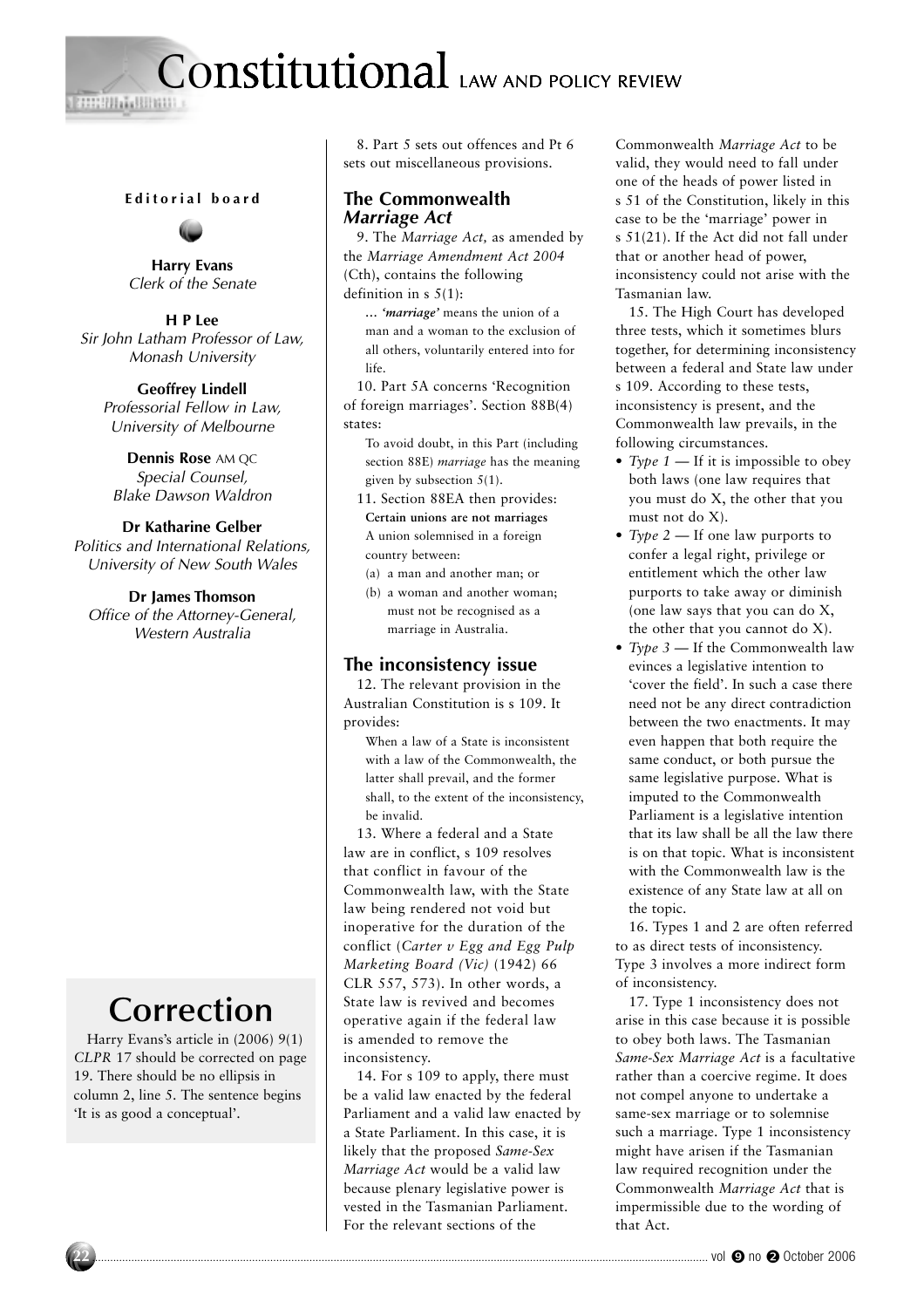18. Type 2 inconsistency also does not arise. Same-sex marriage is clearly not permissible under the Commonwealth *Marriage Act,* but that Act says nothing about same-sex marriage under State law. Both Acts confer a right to a form of marriage, but in each case to a different type of union without prohibiting the other. The closest that the federal Act comes to this is s 88EA. However, that section provides only that same-sex unions 'solemnised *in a foreign country* … must not be recognised as a marriage in Australia' (emphasis added).

19. Type 3 inconsistency is the most likely form of inconsistency to arise in this case. It involves answering two questions. First, is the Commonwealth law intended to be exclusive within its field? Second, what field is covered by the Commonwealth law and does the State law operate in that same field?

20. The first question is straightforward where the Commonwealth law evinces an express intention that it is to be exclusive within its field. In other cases, the court will look to a variety of factors, such as the subject matter of the law and whether for the law to achieve its purpose it is necessary that it be a complete statement of the law on the topic (*Viskauskas v Niland* (1983) 153 CLR 280).

21. On whether the *Marriage Act* is intended to be the only law on the topic of marriage, s 6 states:

**Act not to exclude operation of certain State and Territory laws**

This Act shall not be taken to exclude the operation of a law of a State or of a Territory, in so far as that law relates to the registration of marriages, but a marriage solemnized after the commencement of this Act is not invalid by reason of a failure to comply with the requirements of such a law.

22. The section expressly provides for the operation of State laws in so far as they relate to the registration of marriages. The section is silent on State laws that deal with other matters. While s 6 is thus not explicit on the issue, it is likely that a court would find that the Commonwealth *Marriage Act* is intended to be exclusive within its field. The detailed

and comprehensive regime in the federal Act, as well as the problems of having two sets of laws dealing with marriage, are strong indicators of this.

23. The issue is thus to be determined by the second question, that is, the field covered by the Commonwealth law and whether the State law operates in this same field. If it does, the State law will be inoperative under s 109. The field 'covered' by a law is often difficult to discern and can require subjective judgment as the High Court has not laid down a precise test that can be applied. In this case, the field covered by the *Marriage Act* is likely to be either the field of marriage generally (whatever the sex of the partners) or more specifically the field of differentsex marriage.

24. My opinion is that the Commonwealth *Marriage Act* covers the field of marriage in so far as the concept is defined by that Act, that is, between 'a man and a woman to the exclusion of all others'. The Act is definite in establishing the boundaries of marriage for the purposes of that Act as being different-sex marriage. It is also significant that the Act only seeks to prevent the recognition of same-sex marriage in respect of certain unions under foreign law. The Act says nothing about such unions if recognised by State law (on the other hand, it is arguable that this is an implication that the Commonwealth law already covers the field of samesex marriage in Australia so as to make it unnecessary to insert such a provision with respect to State law).

25. An analogy can be drawn with the approach taken by the High Court to whether a federal industrial award overrides a State award. The court has held that, where a federal award makes no provision on a particular matter, a State award may be able to operate on that matter without being overridden under s 109. In *Metal Trades Industry Association v Amalgamated Metal Workers' and Shipwrights' Union* (1983) 152 CLR 632, 650, Mason, Brennan and Deane II stated:

It may appear from the terms and nature of an award, or from the subject-matter with which it deals, that, notwithstanding that it contains

provisions dealing with a particular matter, it is not intended to deal with that matter to the exclusion of any other law … In this respect it is important to note that an award which apparently regulates an entire subjectmatter may leave some small area of it untouched. This area may then become the relevant field capable of regulation by State law.

26. The Tasmanian law does not, in general, operate in the federal field of different-sex marriage. With one exception, it deals with same-sex marriage. That exception is where a person wishes to undertake a same-sex marriage but is still married under the Commonwealth *Marriage Act*. The Tasmanian Act provides in s 7:

**Grounds on which same-sex marriages are void**

- (1) A same-sex marriage is void where: (a) either of the parties was, at the time of the same-sex marriage, lawfully married to some other person …
- (2) A same-sex marriage becomes void where either of the parties to the same-sex marriage lawfully marries some other person.

The Tasmanian Act further provides in s 17:

#### **Bigamy**

A person who is married shall not go through a form or ceremony of samesex marriage with any person.

27. The Commonwealth *Marriage Act* is in similar terms. Section 23B provides:

**Grounds on which marriages are void**

- (1) A marriage to which this Division applies that takes place after the commencement of section 13 of the *Marriage Amendment Act 1985* is void where:
	- (a) either of the parties is, at the time of the marriage, lawfully married to some other person;

### Section 94 provides: **Bigamy**

…

A person who is married shall not go through a form or ceremony of marriage with any person.

28. Where a person is already married under the Commonwealth *Marriage Act,* the Tasmanian Act renders a subsequent same-sex marriage void and makes it an offence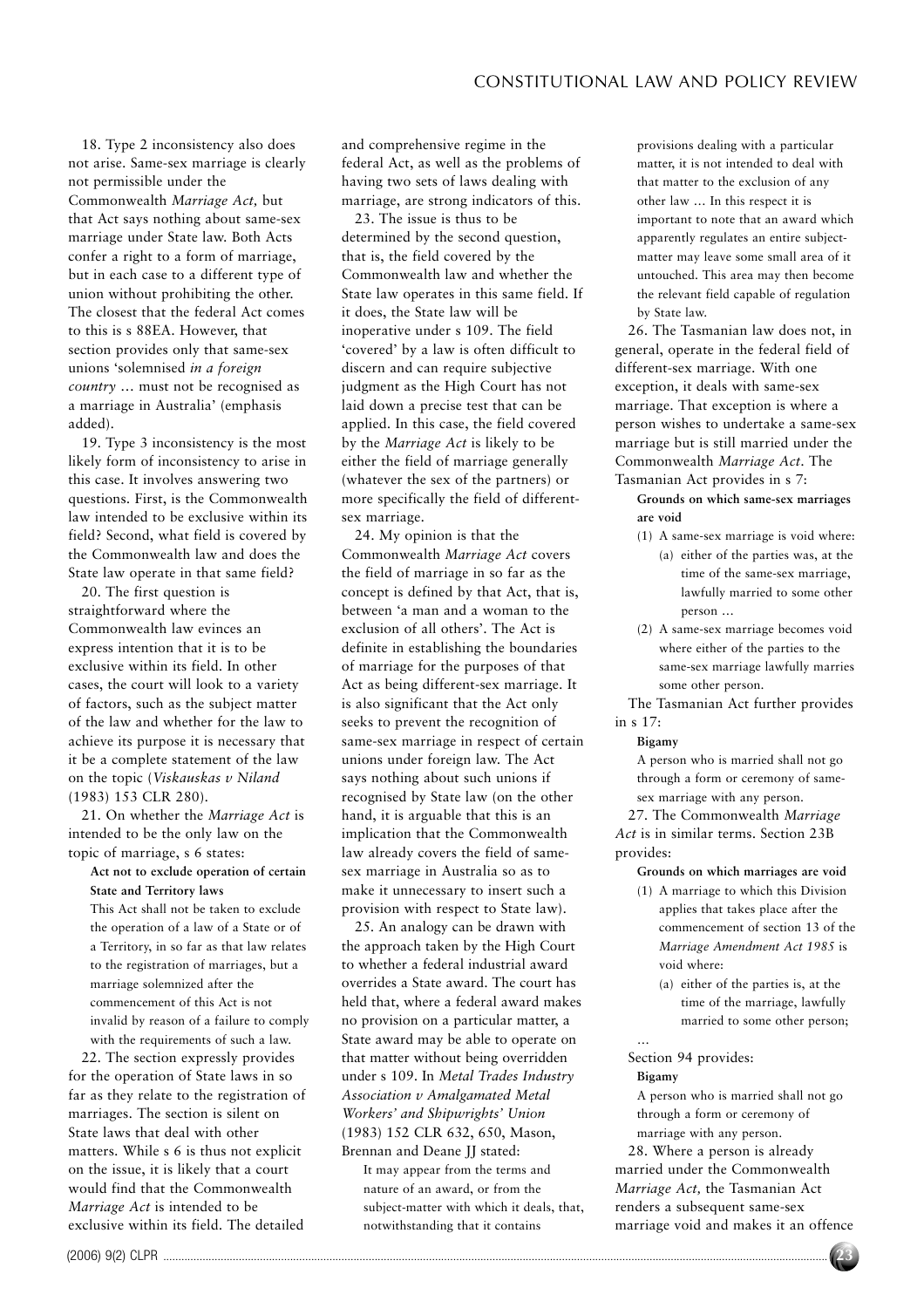for the person to 'go through a form or ceremony of same-sex marriage'.

29. However, the converse may not be the case in regard to the operation of the Commonwealth *Marriage Act* (although the wording 'a form or ceremony of marriage' in s 94 does leave some room for doubt). Because that Act defines marriage to refer exclusively to different-sex marriage, it may not be an offence under s 94 for a person to go through a differentsex marriage after already having had a same-sex ceremony and, if a samesex ceremony had been undertaken, a subsequent marriage under the federal law may not be void under s 23B.

30. This further illustrates how the Commonwealth Act does not deal with the subject of same-sex marriage. To the extent that it gives rise to a problem, that is, that it might be possible to be married under both Acts, this is remedied by s 7(2) of the proposed *Same-Sex Marriage Act*. The effect of that section is that, where a person already in a same-sex marriage becomes married under the Commonwealth Act, the former samesex marriage is rendered void. This does not give rise to a type 2 inconsistency because the right of a person to a different-sex marriage under the federal law remains unimpaired. Only the same-sex marriage is affected.

31. This analysis demonstrates how the State and federal laws both deal with marriage, but in a different form. Apart from the possibility of concurrent marriage, there is little or no interaction between the schemes.

32. If the proposed *Same-Sex Marriage Act* had sought to gain recognition for same-sex marriages under the *Marriage Act,* it would be inconsistent with that Act (the *Marriage Act* provides exclusively for the marriage of different-sex couples). However, the Tasmanian Act recognises same-sex marriage without seeking to gain recognition under federal law. The Act instead recognises a form of commitment that is given force by Tasmanian law. The consequence is that, while the federal and State Acts both refer to what they call 'marriage', they are two laws that operate in different fields. This is further illustrated by the fact that if the State law provided for same-sex unions without using the term 'marriage', they would be even more clearly seen as laws that operate in different fields. This shows how, in substance, they are not inconsistent.

### **Conclusion**

33. The hypothetical nature of the question means that it is not possible to give definitive advice on whether the proposed *Same-Sex Marriage Act* is in its every application consistent with the Commonwealth *Marriage Act* under s 109 of the Constitution. That is because judicial determination of the question will depend upon the facts of each case and the actual interaction between the federal and State law in the context of those facts. It is also important to recognise that the tests to be applied under s 109 are often intuitive and can involve subjective judgment.

34. With these normal caveats in mind, my opinion is that the proposed *Same-Sex Marriage Act* would not be rendered inoperative under s 109 of the Constitution. It is not inconsistent with the Commonwealth *Marriage Act* because the two Acts operate in different fields. ●

*George Williams, Anthony Mason Professor of Law, University of NSW, Barrister.* 



For the latest up-to-date information on new product titles, existing business and legal publications, ordering online and much more, contact us at: **[www.lexisnexis.com.au](http://www.lexisnexis.com.au)**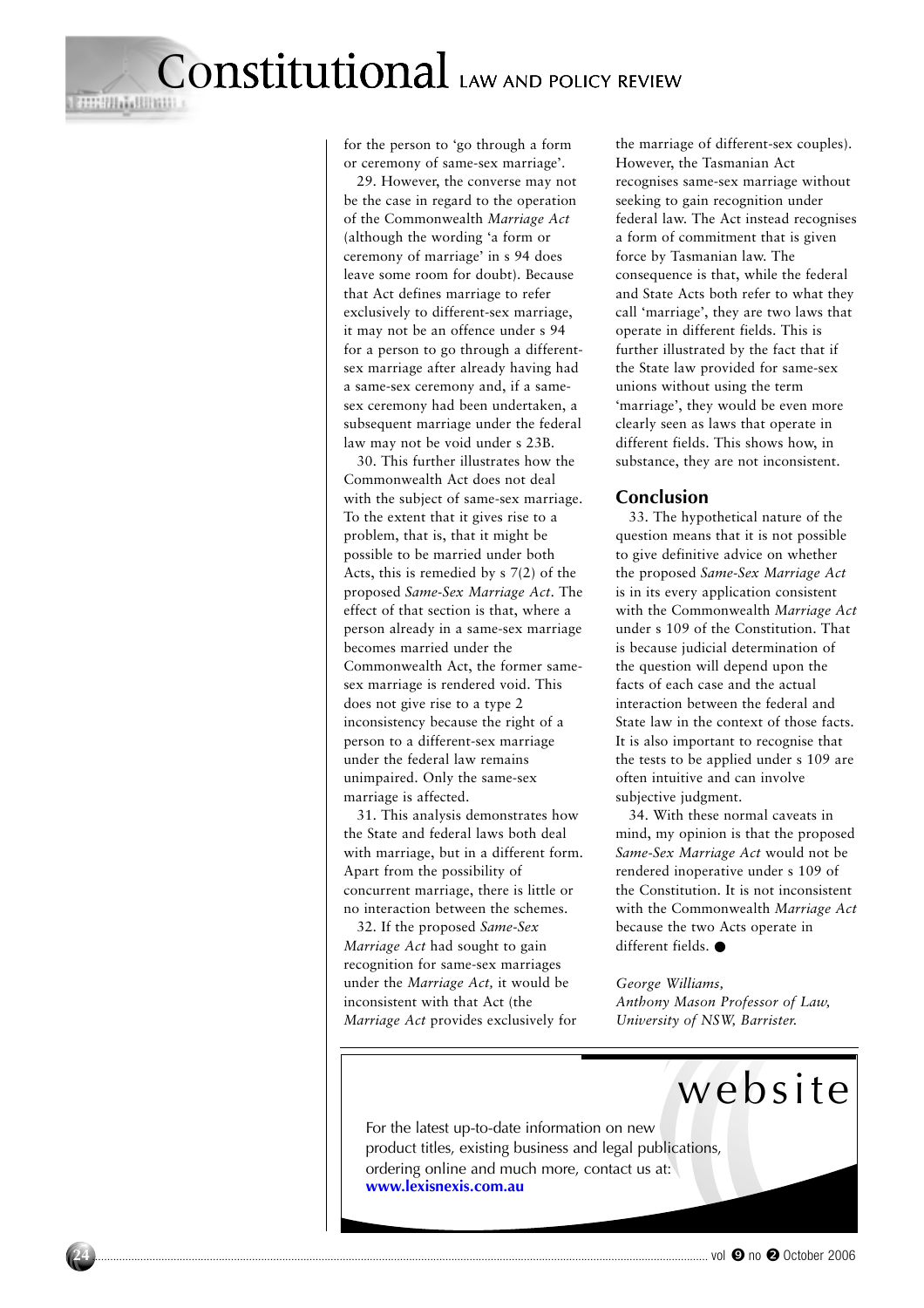# <span id="page-4-0"></span>**State legislative power to enact same-sex marriage legislation, and the effect of the** *Marriage Act 1961* **(Cth) as amended by the** *Marriage Amendment Act 2004* **(Cth)**

1. *[Editorial note: Professor Lindell obtained permission to publish advice he provided on the constitutional validity of proposed Tasmanian legislation which purports to recognise same-sex marriages. The permission granted was on the condition that the name of the recipient of the advice not be disclosed. The advice and the supplementary advice provided on the same question have been edited to comply with that condition and also to conform to the style guide followed in this Review.* 

*2. The advice was sought in the belief that such legislation would not be unconstitutional, but Professor Lindell was asked to:* 

- *confirm the correctness of that belief;*
- *provide guidance on whether other States would be required to honour same-sex marriages contracted in Tasmania; and*
- *also advise whether it was possible for States to recognise same-sex marriages contracted overseas.*

*He was instructed to provide the advice on the clear understanding that the proposed legislation described same-sex marriages as 'marriages' because Tasmania already had legislation that provided for partnership registration for same-sex couples (civil unions) and there would otherwise be little point in duplicating the existing legislation. That legislation was the* Relationships Act 2003 *(Tas), which makes provision for the registration of deeds of relationships between partners in a 'personal relationship'. The advice provided by Professor Lindell was as follows.]*

3. The questions raised for advice,

and the short answers that I would give to them, are as follows.

- **Q1.** *Under Australia's constitutional arrangements, do the Australian States have the power to enact marriage laws, including laws recognising and governing samesex marriages?*
- **A.** Yes, but although the States would have the power to enact such legislation, the actual operation of such legislation would be subject to the absence of any valid inconsistent federal legislation to the contrary because of s 109 of the Commonwealth Constitution, and also subject to compliance with constitutional restrictions on the power of the States to legislate extra-territorially and also the guarantee against discrimination based on residence in another State contained in s 117 of the Constitution. See paragraphs 5–10 below.
- **Q2**. *Flowing from the answer to Q1, would same-sex marriage legislation enacted by a State be unconstitutional, and if a State enacted same-sex marriage laws would these laws be open to challenge in the High Court and if so on what basis?*
- **A.** In my view it is likely that such legislation would be inoperative in its application to the recognition of overseas same-sex marriages and probably also, but less clearly, the same marriages celebrated in Australia, on the ground of inconsistency with the definition of 'marriage' in ss  $5(1)$  and  $88B(4)$ and also the provisions of s 88EA

### of the *Marriage Act 1961* (Cth) (*Marriage Act*), as recently amended by the *Marriage Amendment Act 2004* (Cth) (*Marriage Amendment Act*). See paragraphs 11–28 below.

**Geoffrey Lindell** 

- **Q3.** *In answering Q1 and Q2, I am asked to consider whether marriage is a concurrent or exclusive power, and whether existing national marriage laws cover the field.*
- **A.** For the reasons given in the answer to Q1, the federal legislative power with respect to marriage is undoubtedly *concurrent.* Existing laws cover the field in relation to marriages between persons of the opposite sex and probably also which unions may be legally described as 'marriages' having regard to the legislation referred to in Q2 above. It does not cover the field in relation to unions between persons of the same sex in any other respect. See paragraphs 11–28 below.
- **Q4.** *Would the rights and responsibilities which accrue to same-sex couples married under the law of a State only be those which exist in the jurisdiction of that State or would these marriages be recognised in other States and in Commonwealth jurisdiction? For example, would a same-sex couple married in Tasmania be recognised as a married couple in Victoria, or in areas of Commonwealth jurisdiction like social security or immigration?*
- **A.** It is doubtful whether such recognition would be accorded by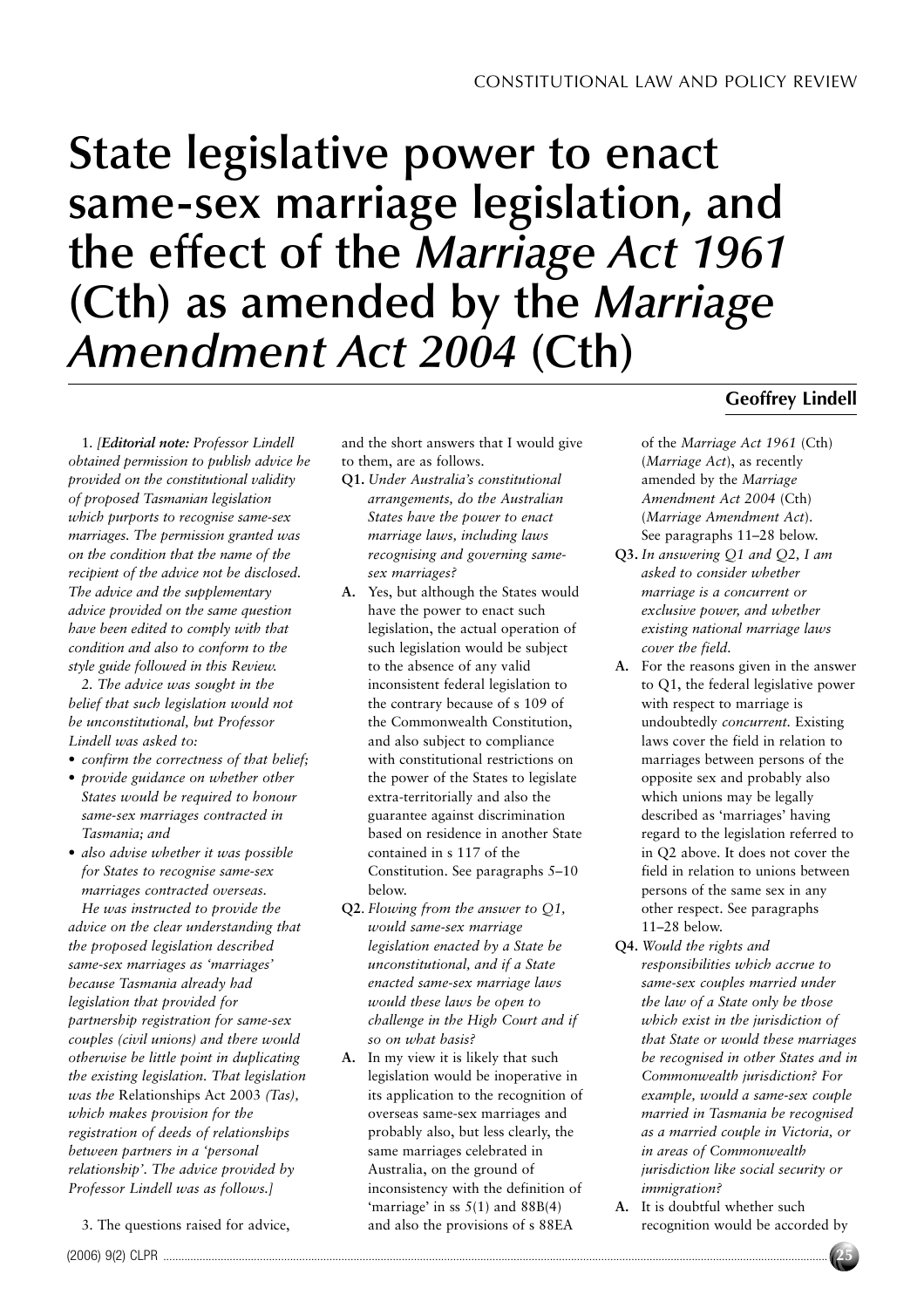the common law rules of private international law. It is, however, arguable that such recognition may be accorded by virtue of ss 4(3) and  $11(1)(b)$  and (c) of the Tasmanian and Victorian *Jurisdiction of Courts (Cross-Vesting) Act*s *1987* but, even if this is so, the operation of such legislation, as well as any recognition that may result from the common law rules of private international law, is unlikely to prevail in the face of the inconsistent federal legislation referred to in the answer to Q2. See paragraphs 29–40 below.

- **Q5.** *Does a State have the power to recognise same-sex marriages contracted overseas?*
- **A.** Yes, but again, and for the same reasons as were indicated in the answer to Q1, the operation of any legislation enacted in the exercise of this power is subject to the absence of any valid inconsistent federal legislation under s 109 of the Commonwealth Constitution and compliance with other constitutional restrictions on the power of the States to legislate. At the present time it is, in my view, likely that such legislation would be inoperative because of inconsistency with ss  $5(1)$ ,  $88B(4)$ and 88EA of the *Marriage Act* as recently amended by the *Marriage Amendment Act*. See paragraphs 41–42 below.

4. Because of the specific instructions noted in paragraph 2 above, reference to State laws concerning same-sex marriages referred to in the questions stated in the preceding paragraph should be read as a reference to laws that:

- *not only* purport to grant partners to a same-sex union the same rights and duties that would arise if they were married in the traditional sense; but
- also purport to describe such a relationship *as a 'marriage'.*

I have also assumed that the same assumption should be made in relation to foreign marriage laws that recognise same-sex marriages. It is important to note both assumptions because I must emphasise that different answers might have been provided if the laws concerned did not describe the relationship created as a 'marriage': as to which see paragraph 43 below. I have also dealt with the constitutional propriety of a State Parliament enacting a law that is likely to be inoperative because of inconsistency with valid federal legislation: as to which see paragraphs 44–45 below.

### **Question 1: Under Australia's constitutional arrangements, do the Australian States have the power to enact marriage laws, including laws recognising and governing same-sex marriages?**

5. Before dealing with the effect of the Commonwealth Constitution it is necessary to consider the powers of the Tasmanian Parliament to legislate under its own constitutional arrangements. Unlike the legislative competence of the Commonwealth Parliament, the legislative competence of the State Parliaments is not defined by reference to particular subject matters: Constitutional Commission, *Final Report of the Constitutional Commission* (Canberra, 1988), vol 2, 639 [10.3]. So far as Tasmania is concerned, the Parliament of that State has the power to make laws for 'the peace, welfare, and good government' of Tasmania under s 14 of the *Australian Constitutions Act 1850*

also C Enright, *Constitutional Law* (Sydney, 1977), 130 and 159; and R D Lumb, *The Constitutions of the Australian States* (5th ed, Brisbane, 1991), 84.) As a result of s 2(2) of the *Australia Act*s *1986* (Cth) and (UK), that power has now been supplemented and declared to include:

… all legislative powers that the Parliament of the United Kingdom might have exercised before the commencement of [the *Australia Act*s] for the peace, order and good government of [Tasmania].

Legislative powers of this kind have been described as 'ample' and 'plenary' and it is unnecessary to show that any legislation actually does conduce to the 'welfare' or 'peace, order and good government of a State': *Union Steamship Co of Australia Pty Ltd v King* (1988) 166 CLR 1, 9 and see also *Durham Holdings Pty Ltd v New South Wales* (2001) 205 CLR 399. Subject to one qualification about to be mentioned and also the effect of the Commonwealth Constitution, such a power is obviously wide enough to support the enactment of laws to recognise same-sex marriage.

6. The qualification relates to the power of State Parliaments to make laws that have an extra-territorial operation if such laws can be shown to be for the peace, order and good government of an enacting State under s 2(1) of the *Australia Act*s. The

### Existing laws cover the field in relation to marriages between persons of the opposite sex and probably also which unions may be legally described as 'marriages' …

(UK). (Unlike most other States, the general legislative power is not contained in the current constitution of that State and the latter provisions need to be read in conjunction with the *Constitution Act 1854* (Tas), ss 1 and 3 (18 Vict No 17) and the *Constitution Act 1934* (Tas), ss 9 and 10: and see

consequence is that a State may only legislate with regard to persons, things or matters that have a sufficient connection with that State. The connection is nevertheless 'liberally applied and … even a remote connection between the subject matter of the legislation and the [enacting]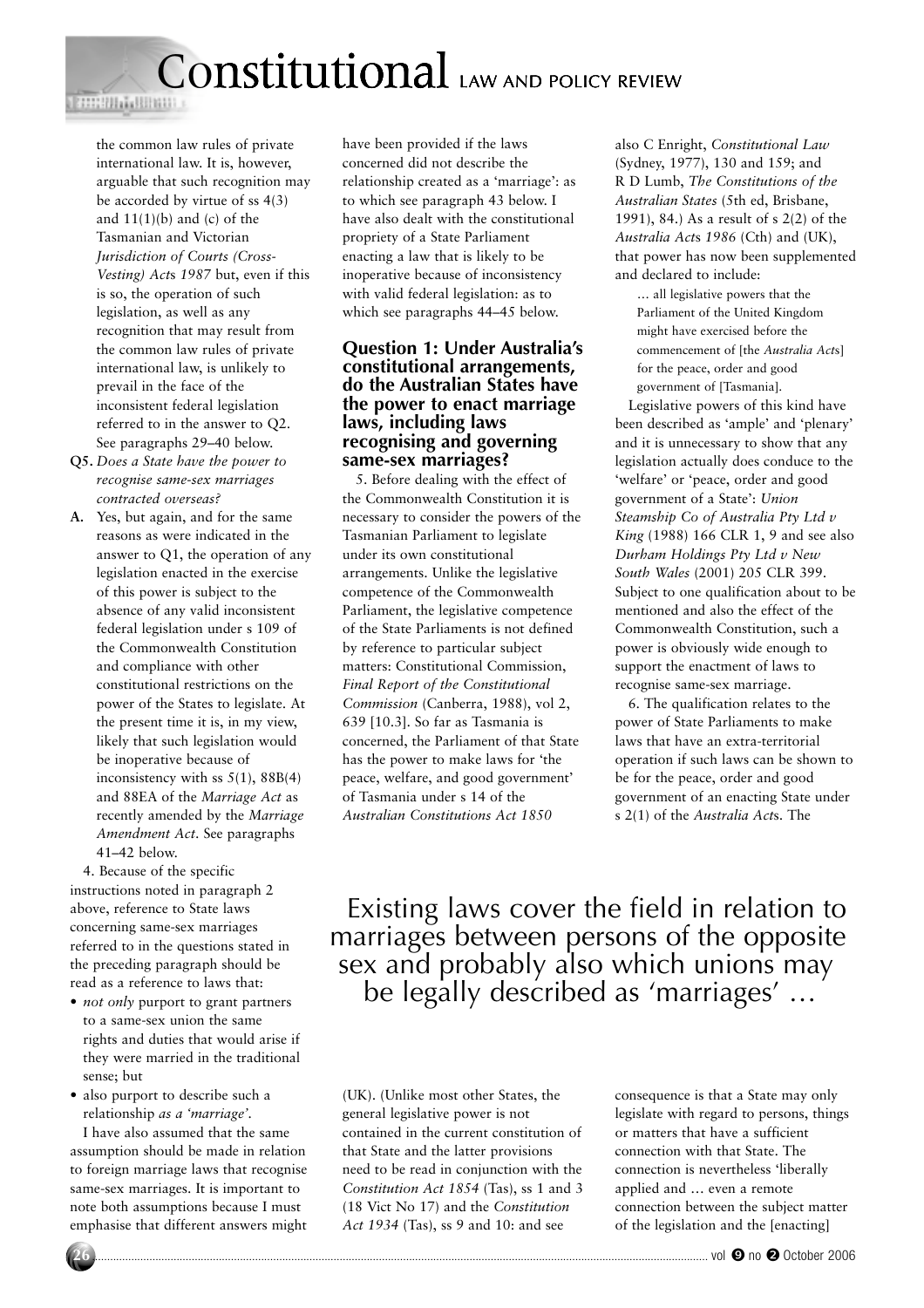State will suffice': *Union Steamship* case (1988) 166 CLR 1, 14. For present purposes this may require the law dealing with same-sex marriage to be confined in its operation to such marriages:

- when they are entered into within the State; or
- if entered into outside the State, when one or both of the parties was resident or domiciled in the State. 7. Before federation the Parliaments

of the Australian colonies, including Tasmania, enjoyed the constitutional power to make laws with respect to their colonies on almost all matters subject to certain colonial restrictions which no longer apply as a result of the *Australia Act*s. The effect of federation was that those colonies became States and retained the same legislative power except to the extent that they were taken away or otherwise affected by the Commonwealth Constitution: as a result of ss 106–108 and see Constitutional Commission, *Final Report of the Constitutional Commission* (Canberra, 1988), vol 2, 639 [10.3]–[10.4]. The Constitution had the effect of rendering invalid or inoperative any State laws that:

- deal with matters exclusively vested in the Commonwealth Parliament: for example, under ss 52 and 122;
- are inconsistent with any valid federal law: s 109; and
- are in breach of any express or implied prohibition on the exercise of State legislative power: for example, the inability of States to discriminate against residents of other States because of s 117.

Ibid, 639–40 [10.5]; and, for example, *South Australia v Commonwealth* (1942) 65 CLR 373, 408 per Latham CJ.

8. At the outset it can be stated with confidence that there is nothing to suggest that the power of the Commonwealth Parliament to make laws with respect to marriage under s 51(xxi) is either explicitly or impliedly exclusive. It does not appear under the heads of power which are expressly declared to be within the 'exclusive power' of the federal Parliament under s 52 of the Constitution. Nor is there anything to suggest that it is impliedly exclusive, as

is the case for example with respect to the powers of the Commonwealth Parliament to make laws for 'the government of [a] territory' under s 122 of the Constitution; and also, perhaps, as some have previously assumed, laws with respect to 'borrowing money on the public credit of the Commonwealth' under s 51(iv) of the Constitution': for example, P H Lane, *Lane's Commentary on the Australian Constitution* (1st ed, Sydney, 1986), 91; and W A Wynes, *Legislative, Executive and Judicial Powers in Australia* (5th ed, Sydney, 1976), 94. Whether the latter assumption is still correct, given the contraction of Commonwealth immunity from State law that has occurred in modern times, may be put to one side. It seems reasonably clear that the power with respect to marriage is concurrent.

9. This means that the States can legislate with respect to any matters involving or related to marriage, but the operation of any such law is subject to the existence of valid inconsistent federal legislation or any express or implied prohibition created by the Constitution on the exercise of State legislative power. So far as inconsistency is concerned, the relevant laws on marriage were for many years after federation those enacted by State Parliaments until they were superseded and repealed after the federal *Marriage Act* took effect: see, for example, in relation to Tasmania, the *Marriage Act 1942* (Tas), which in turn had repealed and replaced the *Marriage Act*s of that State enacted in 1895 and 1896; and also the *Marriages Registration Act 1962* (Tas), s 2, which repealed the 1942 Act. The potential of State samesex marriage legislation to be inconsistent with the current federal legislation on marriage is dealt with at length in the advice provided on the remaining questions raised for advice.

10. The only prohibition on the exercise of State legislative power created by the Commonwealth Constitution relevant here relates to the guarantee against discrimination contained in s 117, which states:

A subject of the Queen, resident in any State, shall not be subject in any other State to any disability or discrimination which would not be equally applicable

to him if he were a subject of the Queen resident in such other State.

Although the guarantee has in modern times been given a real and substantial operation, it is not absolute and is subject to some regulatory qualifications: *Street v Queensland Bar Association* (1988) 168 CLR 461. The scope of such qualifications may give rise to difficult questions. It suffices for present purposes to warn that any residential qualifications or qualifications of a substantially similar nature in relation to the persons who may be authorised to enter into a samesex marriage in Tasmania may need to be examined closely to determine their consistency with s 117. (An example of such a qualification which would require partners to be 'domiciled or ordinarily resident' in Tasmania can be found in s 11(1) of the *Relationships Act 2003* (Tas).)

**Question 2: Flowing from the answer to Q1, would samesex marriage legislation enacted by a State be unconstitutional, and if a State enacted same-sex marriage laws would these laws be open to challenge in the High Court and if so on what basis?**

### **Question 3: In answering Q1 and Q2, I am asked to consider whether marriage is a concurrent or exclusive power, and whether existing national marriage laws cover the field.**

11. It is convenient to set out the answers to Q2 and Q3 and the reasons for those answers together. In answer to Q3 I have already explained that the federal legislative power with respect to marriage is only *concurrent* and not *exclusive*. So the answers to both of these questions turn on the application of s 109 of the Constitution and the effect of existing federal legislation with respect to marriage on the future enactment of any same-sex marriage laws by the State of Tasmania.

12. The relevant federal legislation consists of the *Marriage Act* as amended by the *Marriage Amendment Act*. The former Act can easily be seen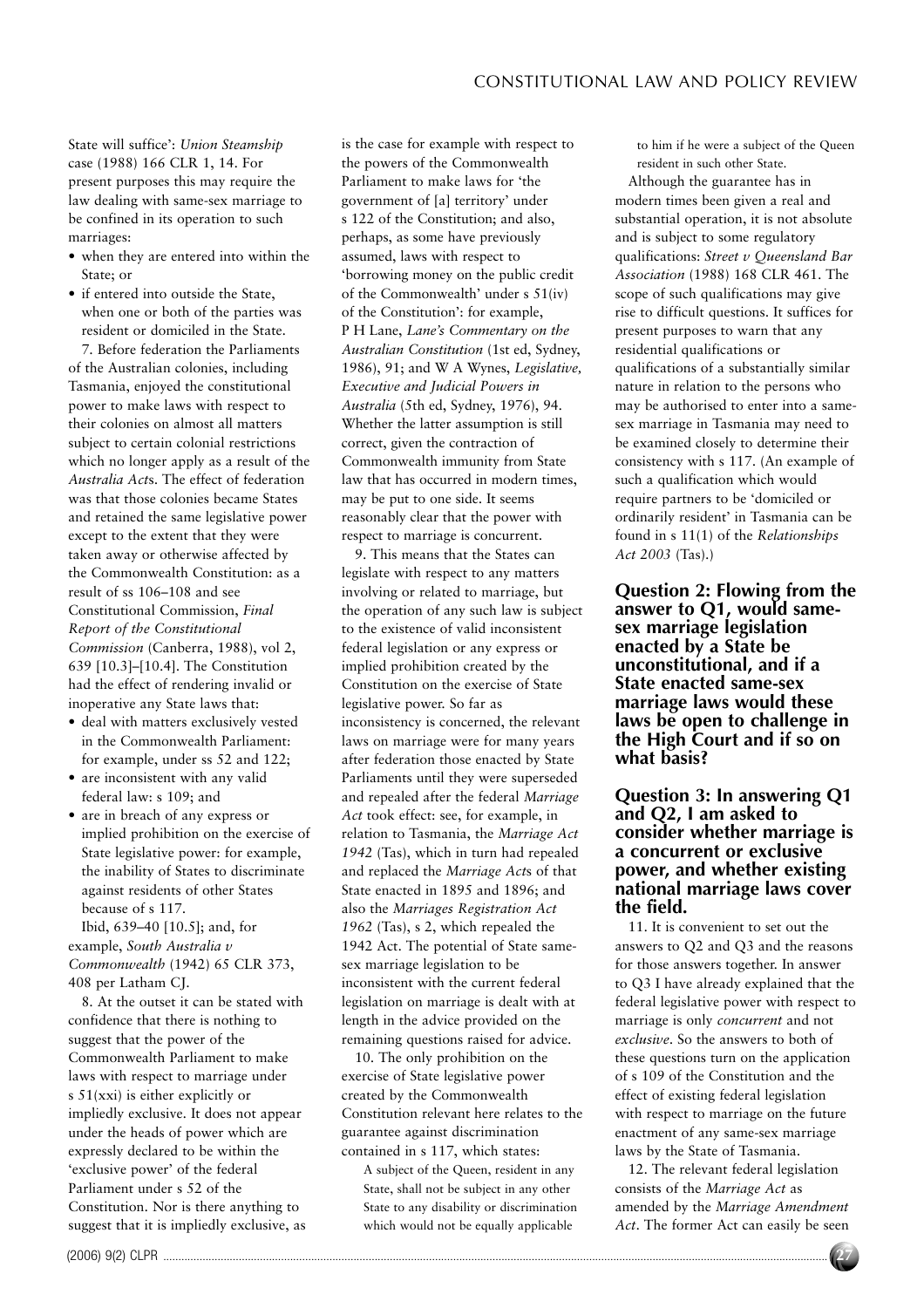to cover the field in relation to the law concerning marriages between persons of the opposite sex. It does so by making extensive provision regarding the capacity of parties to contract a valid marriage, the celebration of the marriage and the formal and substantive validity of such marriages.

13. Although the Act did not specifically define marriage, there are signs that the Act assumed that only persons of the opposite sex could contract a valid marriage: see, for example, the explanation of the marriage relationship required to be given by civil marriage celebrants under, for example, s 46 of that Act. Be that as it may, any doubts on the matter were decisively dispelled by the enactment of the *Marriage Amendment Act* in 2004. Those amendments resulted in the following.

• An express definition of 'marriage' was inserted in s 5(1) which provides that:

*… marriage* means the union of a man and a woman to the exclusion of all others, voluntarily entered into for life.

- In order to avoid any doubt, the same definition was inserted in Pt VA of the Act, which deals with the recognition of foreign marriages, by reason of the insertion of subs 88B(4).
- It was expressly provided by reason of the insertion of s 88EA also in Pt VA that:

A union solemnised in a foreign country between:

(a) a man and another man; or (b) a woman and another

woman: must not be recognised as a marriage in Australia.

Whatever may have been the position before, there can be no doubt that the *Marriage Act* as amended now manifests a clear intention not to recognise samesex marriages *as marriages,* whether entered into in Australia or in any other country.

14. It is true that the *Marriage Act* as amended cannot be said to cover the field in relation to the law which governs the rights and duties of the partners to a same-sex union, leaving the way open for such matters

to be governed by the States. This was conceded by the government when the Marriage Amendment legislation was debated in Parliament: *Parliamentary Debates (House of Representatives),* 24 June 2004, 31463 and *(Senate),* 12 August 2004, 26570. However, it is strongly arguable that the amending legislation has attempted to exhaustively define which relationships may be described *as 'marriages'* so as to confine the use of that description to the kind of traditional marriage referred to in the definition of marriage in s 5(1) of the *Marriage Act*. In the words used in the Minister's Second Reading speech, the *Marriage Amendment Act* was designed 'to provide certainty to all Australians about the meaning of marriage in the future': *Parliamentary Debates (House of Representatives),* 24 June 2004, 31460 and *(Senate),* 12 August 2004, 26504 and see also at 26555. The question arises whether this attempt creates a relevant inconsistency with any future State law on the recognition of same-sex unions *as marriages*.

15. The provisions of s 109 of the Constitution state:

When a law of a State is inconsistent with a law of the Commonwealth, the latter shall prevail, and the former shall to the extent of the inconsistency, be invalid.

These provisions presuppose the existence of State and Commonwealth other words, the inconsistent federal legislation does not have the effect of repealing the State law so that, if the federal law was itself repealed, this would have the effect of reviving the operation of the State law: *Butler v Attorney-General (Vic)* (1961) 106 CLR 268. This suggests that the State Parliaments may retain the power to *enact* laws even if such laws would be *inoperativ*e because of inconsistency with federal legislation — a notion that gains some support from the views of certain judges in *Mabo v Queensland (No 1)* (1988) 166 CLR 186, 197 per Mason CJ, 203 per Wilson J and 243 per Dawson J, despite the fact they were in dissent in that case. The special significance of the subtle distinction between legislation being invalid and inoperative for the purposes of this advice is elaborated below in paragraphs 44–45.

### *Validity of federal marriage legislation*

16. The operation of s 109 requires the existence of:

- a valid federal law; and
- inconsistency between that law and the law of a State.

I first consider whether the relevant provisions of the *Marriage Act* as now amended are valid. I am not aware of any reason for doubting the validity of that Act before it was amended this year and shall assume its validity for

### [A]ny residential qualifications … in relation to the persons who may be authorised to enter into a same-sex marriage in Tasmania may need to be examined closely to determine their consistency with s 117 [of the Constitution].

laws. Despite the use of the word 'invalid', it has been held that the effect of inconsistency is to render State law inoperative only so long as the federal legislation is itself in operation. In

the purposes of this advice — especially in the light of the dismissal of a challenge to the validity of certain provisions in that Act in *Attorney-General for Victoria v Commonwealth*

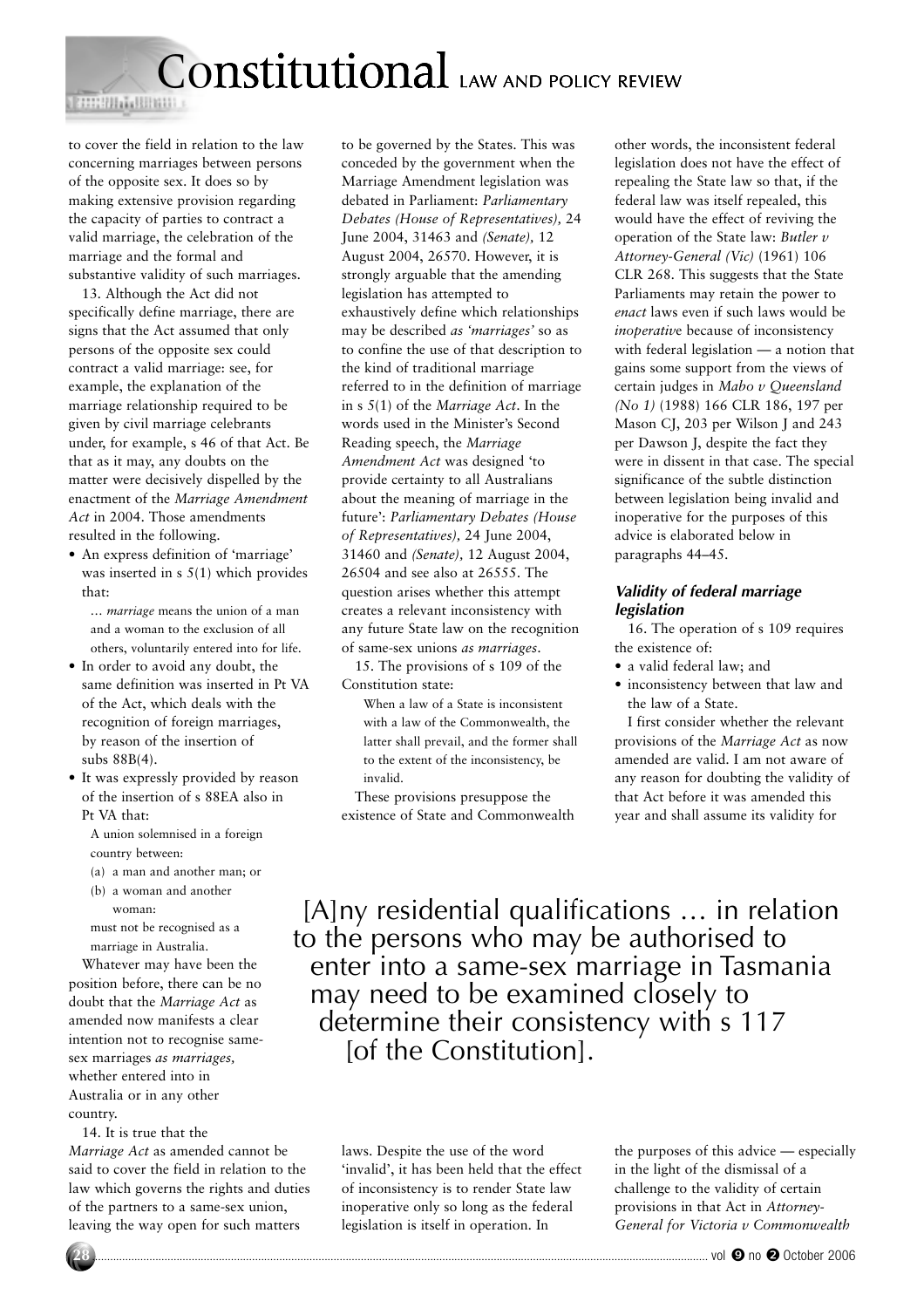(*Marriage Act* case) (1962) 107 CLR 529. It is now necessary to consider the validity of the provisions of the *Marriage Amendment Act* described above.

17. The purposes of the federal legislative powers with respect to marriage (and divorce) were described by Jacobs J in *Russell v Russell* (*Family Law Act* case) (1976) 134 CLR 495, 546 in the following terms:

> The reason for their inclusion appears to me to be twofold. First, although marriage and the dissolution thereof are in many ways a personal matter of the parties, social history tells us that the state has always regarded them as matters of public concern. Secondly, and perhaps more importantly, the need was recognized for a uniformity in legislation on these subject matters throughout the

Commonwealth. In a single community throughout which intercourse was to be absolutely free provision was required whereby there could be uniformity in the laws governing the relationship of marriage and the consequences of that relationship as well as the dissolution thereof. Differences between the States in the laws governing the status and the relationship of married persons could be socially divisive to the harm of the new community which was being created.

(Quoted in Constitutional Commission, *Advisory Committee on the Distribution of Powers Report* (Canberra, 1987), 40–41.)

18. There are at least two arguments which could be advanced to support the power of the Commonwealth Parliament to make laws with respect to same-sex marriages. Under those arguments such laws would be valid because the subject matter of the power in s  $51(xxi)$  encompasses:

- same-sex marriage because such unions satisfy the essential meaning of the term 'marriage'; and/or
- the rights and duties which flow from the marriage relationship.

19. The first argument would require the High Court to interpret the term 'marriage' in s 51(xxi) as being wide

enough to include same-sex marriage. In *R v L* (1991) 174 CLR 379, 404 Dawson J said that the power of the Commonwealth Parliament to legislate with respect to marriage 'is predicated upon the existence of marriage as a recognizable (although not immutable)

power in s 51(xviii). At the time of federation the meaning of the term 'marriage' most commonly acknowledged was that contained in the cases which refused to recognise foreign polygamous marriage because such unions did not satisfy the meaning

[I]t is strongly arguable that the [Commonwealth's] amending legislation has attempted to exhaustively define which relationships may be described as '*marriages*' so as to confine the use of that description to [opposite-sex] marriage …

institution'**.** As he also indicated, '[j]ust how far any attempt to define or redefine, in an abstract way, the rights and obligations of the parties to a marriage may involve a departure from that recognizable institution, and hence travel outside constitutional power, is a question of no small dimension' (ibid). Whether same-sex marriages come within the subject matter of the power will depend on whether such unions can be said to come within the essential rather than the non-essential meaning of 'marriage' as at 1900 in accordance with the principles of progressive constitutional interpretation. Those principles require the powers of the Parliament to be read broadly. Sometimes the result of the application of these principles is to interpret constitutional terms to encompass developments that may not have been envisaged in 1900: see, for example, *R v Brislan; Ex parte Williams* (1935) 54 CLR 262 in relation to radio; *Jones v Commonwealth (No 2)* (1965) 112 CLR 206 in relation to television under the post and telegraph power in  $s \frac{51(y)}{y}$ of the Constitution; and *Grain Pool of Western Australia v Commonwealth* (2000) 202 CLR 479 in relation to novel patent rights under the patents

of 'marriage' now explicitly embodied in the *Marriage Act*: *Bethell v Hilyard* (1887) 38 Ch D 220, cited in J Quick and R R Garran, *The Annotated Constitution of the Australian Commonwealth* (Sydney, 1901), 608; and see also *Hyde v Hyde* (1866) LR 1 P&D 130. Not surprisingly, this will make it difficult for the court to accept such an interpretation. Although difficult and probably unlikely at the moment, despite the progressive nature of the principles of constitutional interpretation mentioned above, it is, however, by no means impossible given the inherent flexibility of the relevant principles of constitutional interpretation. Perhaps the longer the issue is postponed for decision in the future, the greater will be the chances of its eventual acceptance. Suffice it to say that the matter has generated some debate, with at least one conservative judge and commentator being prepared to leave open the possibility of the argument being accepted: see *Re Wakim; Ex parte McNally* (1999) 198 CLR 511, 553 [45] per McHugh J; and J Goldsworthy, 'Interpreting the Constitution in Its Second Century' (2000) 24 *Melbourne University Law Review* 677, 699; and see, generally,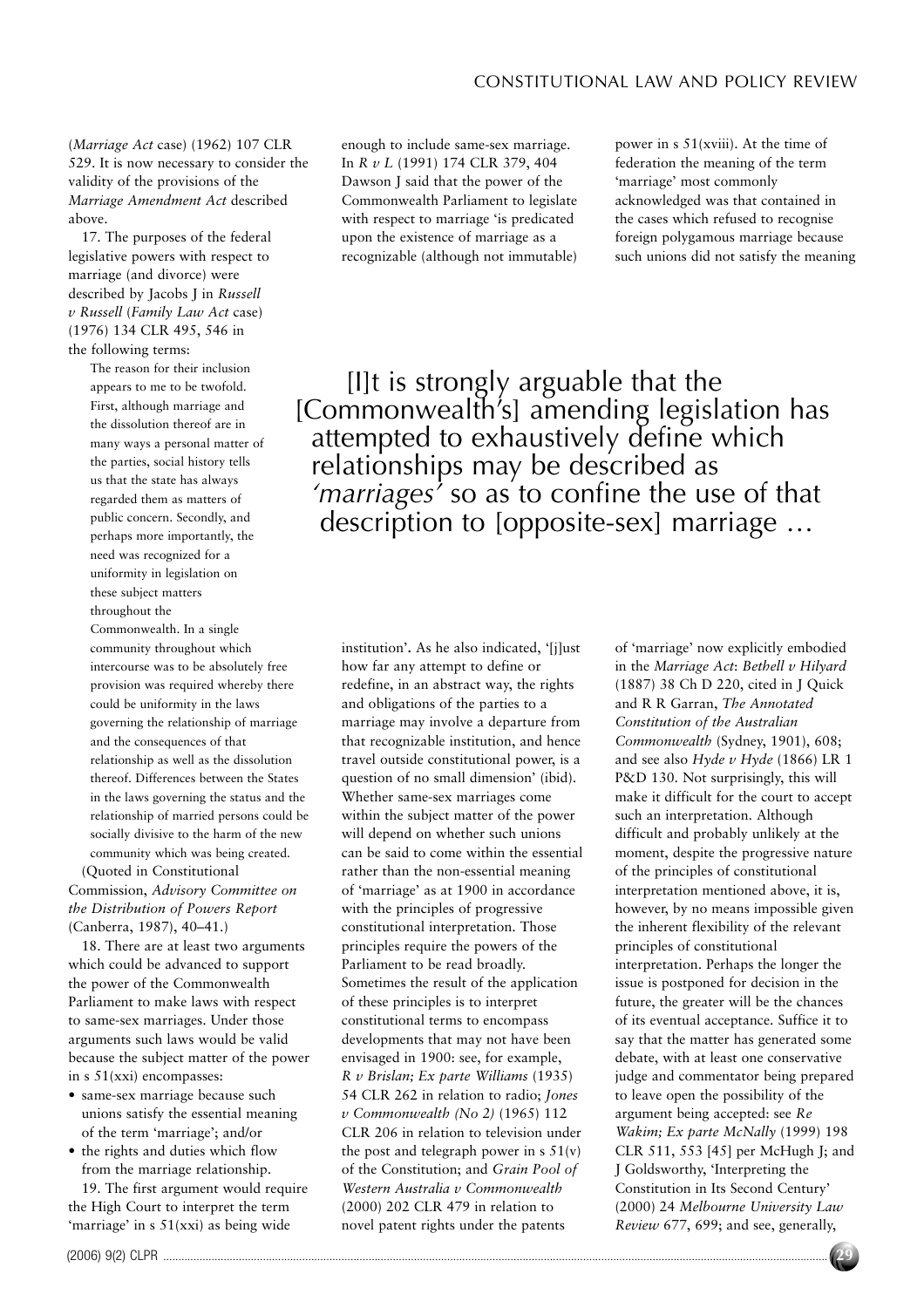D Meagher, 'The Times Are They a-Changin'? Can the Commonwealth Parliament Legislate for Same Sex Marriages?' (2003) 17 *Australian Journal of Family Law* 134. Of course, if this argument was accepted it would mean that the Commonwealth Parliament could cover the whole field of law in relation to both traditional and same-sex marriages. This would then have the consequence of enabling the Commonwealth Parliament effectively to oust the operation of any State law which recognised same-sex marriage, if the Commonwealth Parliament was minded to legislate in that way.

20. The second argument draws on the recognition by the High Court that the power to legislate with respect to marriage extends to dealing with the consequential rights and duties which flow from marriage when it upheld the provisions of the *Family Law Act 1975* (Cth) in *Russell v Russell* (*Family Law Act* case) (1976) 134 CLR 495. However, the acceptance of that view has never been applied to situations which did not involve a marriage within the meaning of that term in  $s \frac{51}{x}$ . Thus to apply it to a situation which did not involve such a marriage would involve a substantial extension of the previous authority on the matter. But if it was so applied then this would also enable the Commonwealth Parliament both to confer or to deny the conferral of the same rights and duties on partners to a same-sex union.

21. It is worth mentioning at this point that even if the federal Parliament could legislate to recognise such marriages, its failure to do so did not in my view invalidate the *Marriage Act* as amended. There is no legal obligation on the Parliament to exercise the totality of its legislative powers and the nature of the subject matter of the power with respect to marriage is not such that the failure to legislate for all kinds of marriage would prevent the legislation being characterised as one with respect to 'marriage'. Neither is there a general prohibition contained in the Commonwealth Constitution on

the enactment of discriminatory legislation: see *Kruger v Commonwealth* (1997) 190 CLR 1 and compare *Leeth v Commonwealth* (1992) 174 CLR 455.

22. It is unnecessary for the purposes of this advice to resolve whether the Commonwealth Parliament can legislate to recognise same-sex marriages since the provisions of the *Marriage Amendment Act* go no further than to confine the recognition of the institution of marriage to unions of persons of the opposite sex. The legislative powers of the Commonwealth Parliament also include the power to make laws that are reasonably and appropriately adapted to furthering the exercise of any legislative powers under its express and implied incidental powers: see, as to the former, s  $51(xxxix)$  of the Constitution and, generally, *Grannall v Marrickville Margarine Pty Ltd* (1955) 93 CLR 55, 77 and *Alexandra Private Geriatric Hospital Pty Ltd v Commonwealth* (1987) 162 CLR 271, 281. In my view, it would be open to the Parliament to pass laws that prevent the term 'marriage' being confused with or mistaken about a relationship which was not described as a 'marriage' for the purposes of

individuals to use that term wrongly to describe a same-sex union.

### *Inconsistency*

23. For the purposes of s 109 of the Constitution, inconsistency can assume at least two forms. The first kind involves a contradiction between Commonwealth and State laws and is known as 'direct inconsistency'. The second, known as 'indirect inconsistency', arises when the Commonwealth law covers the (metaphorical) field so as to indicate the intention of that law to be the only law to operate in that field regardless of whether there is any contradiction between the two laws: see, for example, *Clyde Engineering Co Ltd v Cowburn* (1926) 37 CLR 466, 489 per Isaacs J and *Ex parte McLean* (1930) 43 CLR 472, 483 per Dixon J. Having regard to the description of the field covered by the *Marriage Act* as amended, outlined above in paragraphs 12–14, the most likely kind of inconsistency that can arise here is the first kind. Direct inconsistency can arise if a State law purports to render lawful what is made unlawful by federal law: *Cowburn*'s case (1926) 37 CLR 466, 490 per Isaacs J. It can also arise where a State law alters, impairs or detracts from the

[I]t would be open to [the Commonwealth] to pass laws that prevent the term 'marriage' being confused with ... a relationship which was not described as a 'marriage' for the purposes of comprehensive legislation on that topic. It is fairly arguable that the … *Marriage Amendment Act* achieve[s] that objective …

comprehensive legislation on that topic. It is fairly arguable that the provisions of the *Marriage Amendment Act* achieve that objective even though it does not make it an offence for private

operation of a Commonwealth law: *Victoria v Commonwealth* (1937) 58 CLR 618, 630 per Dixon J; and *Telstra Corporation Ltd v Worthing* (1999) 197 CLR 61, 76–77 [28].

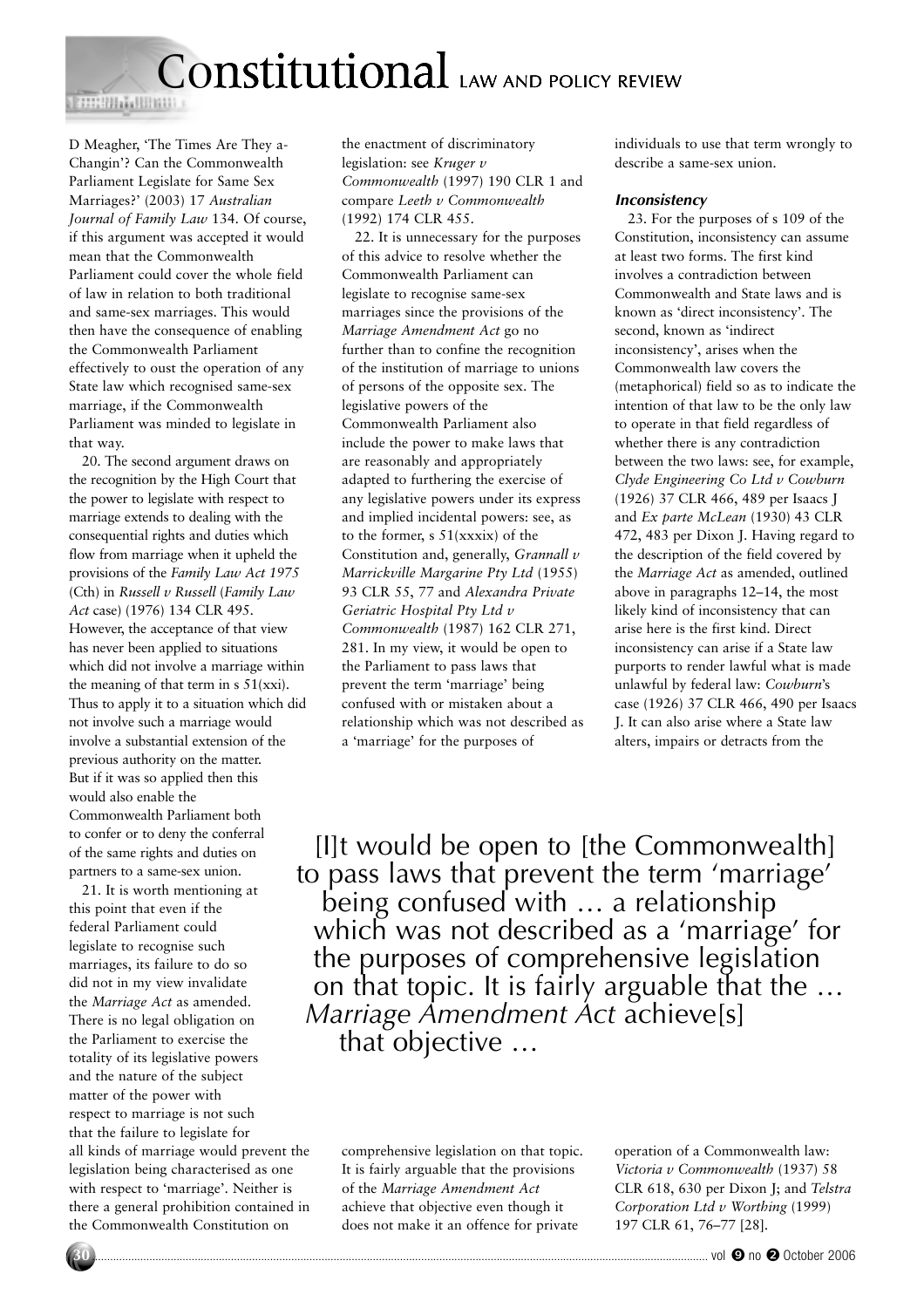24. An instance of direct inconsistency of the kind discussed here was created by the *Human Rights (Sexual Conduct) Act 1994* (Cth), which rendered lawful sexual conduct between consenting adults notwithstanding any law of the Commonwealth or a State or Territory to the contrary. That legislation, however, involved provisions which explicitly purported to override the operation of the *laws of a State* (as well as those of the Commonwealth and the Territories). No such explicit reference appears in the *Marriage Amendment Act*.

25. The absence of such an explicit provision is significant but not in my view conclusive. To begin with, there are express provisions already quoted above in s 88EA which operate as a clear injunction against the recognition of same-sex marriages solemnised *overseas* — *as marriages*. Those provisions are directed to the courts in the application and interpretation of the common law rules of private international law under, for example, s 88E(4). The effect of the injunction is to render unlawful in the sense of not authorising the recognition of such unions as marriages. Any attempt by a law of a State to recognise them as marriages clearly contradicts the law passed by the Commonwealth Parliament. It could also be seen to detract from and impair what is provided in that law. Accordingly any law of a State that purported to so recognise a foreign same-sex marriage is in my view rendered inoperative under s 109 of the Constitution.

26. It is true that provisions like those contained in s 88EA were not included in relation to the recognition of same-sex marriages solemnised *in Australia*. However, there are at least three reasons for thinking that a different result was not intended, despite the well-known maxim of statutory interpretation that the express inclusion of certain matters usually implies the exclusion of similar matters that were not included; that is, *expressio unius est exclusio alterius*. The *first* concerns judicial warnings

which indicate the need for caution in applying this principle and the related principle of *expressum facit cessare tacitum* (when there is express mention of certain things, then anything not mentioned is excluded): see the judicial

would treat both kinds of same-sex unions in a different way. Any difference in the wording for the recognition of both seems to me at least more likely to be explained as a matter of drafting and manner of expression.

Although … probably unlikely at the moment, despite the progressive nature of the principles of constitutional interpretation ..., it is … by no means impossible [that 'marriage' in s  $51(xxi)$  will be held to include same-sex marriage].

authorities cited in D C Pearce and R S Geddes, *Statutory Interpretation in Australia* (4th ed, Sydney, 1996), 107, 108 [4.22], [4.23]. Thus it has been said of the first principle that it 'must always be applied with care, for it is not of universal application and applies only when the intention it expresses is discoverable upon the face of the instrument … It is "a valuable servant, but a dangerous master"...': *Houssein v Under Secretary, Department of Industrial Relations and Technology (NSW)* (1982) 148 CLR 88, 94; and also the similar remark made about the second principle: *Balog v Independent Commission Against Corruption* (1990) 169 CLR 625, 632; *Ainsworth v Criminal Justice Commission* (1992) 175 CLR 564, 575.

27. *Second,* an express provision to that effect as regards same-sex marriages contracted in Australia may have been thought unnecessary from a technical drafting point of view, since such marriages would not be governed in any sense by foreign law. The effectiveness of such unions as marriages is directly determined by the laws passed by the Commonwealth Parliament. In other words, their effectiveness does not depend in any sense on the recognition of a foreign law by the courts in Australia.

28*. Third*, and perhaps more importantly, it would seem highly odd that the *Marriage Amendment Act*

**Question 4: Would the rights and responsibilities which accrue to same-sex couples married under the law of a State only be those which exist in the jurisdiction of that State or would these marriages be recognised in other States and in Commonwealth jurisdiction? For example, would a samesex couple married in Tasmania be recognised as a married couple in Victoria, or in areas of Commonwealth jurisdiction like social security or immigration?**

29. The answer to Q4 depends in the first instance on the application of the common law rules of private international law with regard to the recognition of marriages and other like relationships. The common law for these purposes means the rules and principles of law developed by the courts in contrast to laws directly enacted by Parliament. In this context Australian States (and Territories) are for most purposes treated as separate jurisdictions or 'law areas' akin to different countries as regards laws that fall within their legislative competence: *McKain v R W Miller & Co (SA) Pty Ltd* (1991) 174 CLR 1, 36 per Brennan, Dawson, Toohey and McHugh JJ (despite the subsequent overruling of this case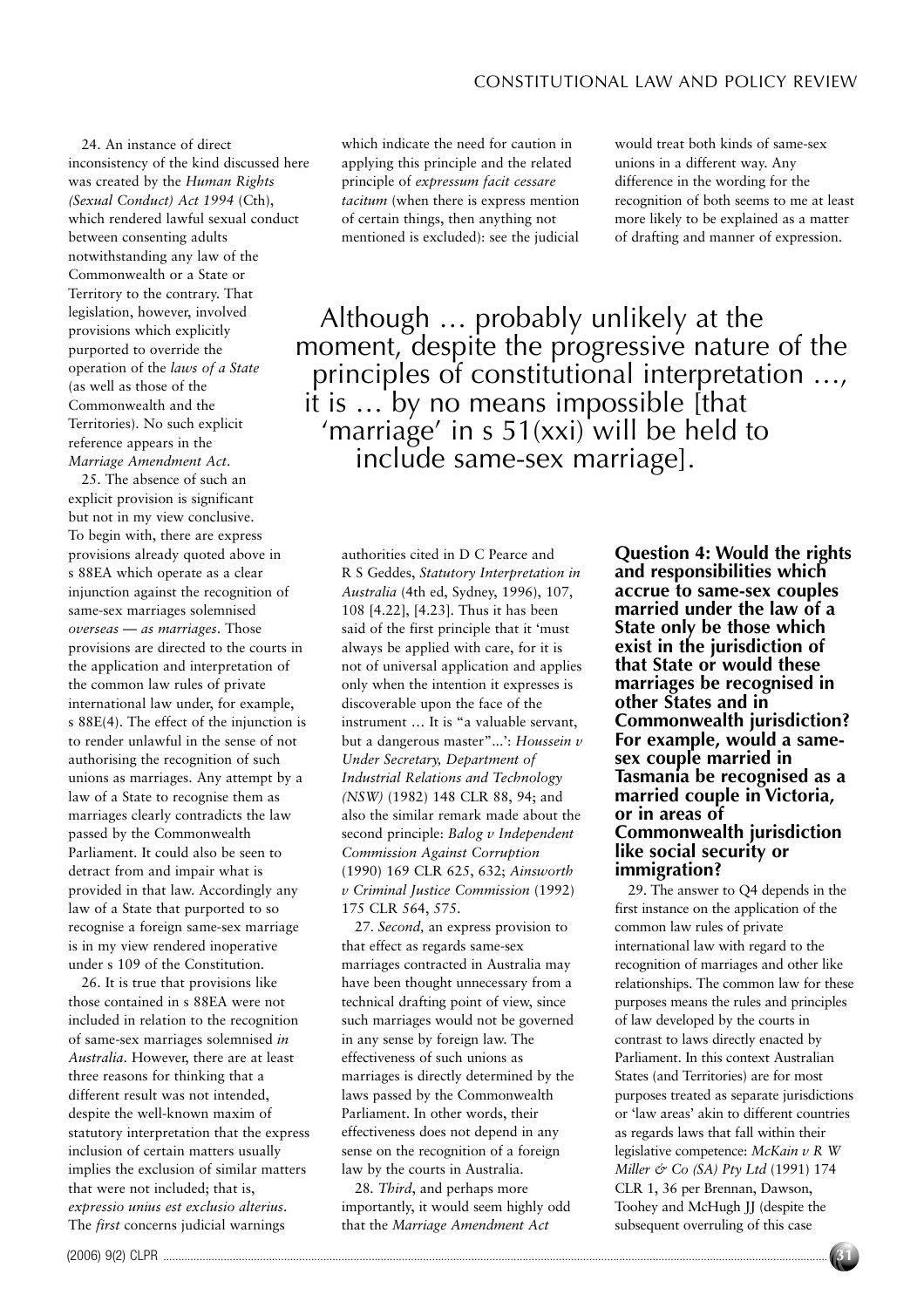regarding choice of law principles governing the law of torts); and *John Pfeiffer Pty Ltd v Rogerson* (2000) 203 CLR 503, 517–18 [13]–[18]. This inquiry will resemble the position that used to exist regarding the recognition of interstate marriages contracted under the various State marriage Acts before they were superseded by the uniform federal *Marriage Act:* see, for example, *Hodgson v Stawell* (1854) 1 VLT 51; and *Miller v Teale* (1954) 92 CLR 406. The latter Act had the effect of obviating such an inquiry by making Australia one single jurisdiction or law area in relation to problems concerning traditional marriages contracted in Australia.

30. The Anglo-Australian rules of private international law adopt what is regarded as a *jurisdiction selecting* technique for determining which laws will be applied to govern the rights and duties of parties to litigation where the litigation contains a foreign element; that is, involves facts which occurred outside the court of the forum — in the case raised in Q4**,** a court in Victoria called upon to determine whether to recognise the same-sex marriage solemnised in Tasmania pursuant to the laws of that State. This requires the application of the law of the jurisdiction selected regardless of the *content* of that law and the use of connecting factors to determine which jurisdiction is selected, such as for example the place where the marriage was solemnised — which in this case would be Tasmania. Many aspects of the formal validity of a marriage would be determined by the law of the place where it was solemnised: see, for example, *Berthiaume v Dastous* [1930] AC 79. (This law now also governs the essential or substantial validity of a marriage celebrated outside Australia subject to certain qualifications: *Marriage Act,* Pt VA, especially ss 88C and 88D.) But that in turn requires a preliminary *classification or characterisation* of the problem to be solved or law to be selected, in order to determine what connecting factors apply.

31. The process or technique I have described presupposes that laws or causes of action can be divided into discrete categories: for example, contract, quasi-contract, torts, marriage, property and succession.

Although the matter is not without controversy, this process is usually performed by reference to the rules of the *forum* — in this case, Victoria. The creation of same-sex union relationships must then be characterised as a marriage to attract the rule indicated above in relation to whether and which law will govern the recognition of the union *as a marriage*. It is very doubtful whether the courts in Victoria would characterise such relationships as marriages given the cases mentioned above in paragraph 19. It is true that polygamous marriages have in more modern times been recognised for some limited purposes — especially where the marriage in question is only potentially and not actually polygamous and the purpose of the recognition is consistent with the definition of marriage recognised by the forum: see, for example, *Srina Vasan v Srina Vasan* [1946] P 67; *Baindail v Baindail* [1946] P 122; and P Nygh, 'The Consequences for Australia of the New Netherlands Law Permitting Same Gender Marriages' (2002) 16 *Australian Journal of Family Law* 139, 143.

32. If same-sex unions are not characterised as marriages for these purposes, the question arises whether the creation of such legal relationships as an additional form of family unions:

- entails the creation of an entirely new category of law; and one
- that is capable of generating a new connecting factor to determine which law will apply to govern the recognition of the new legal relationship rather than seek to absorb for that purpose the new relationship into some pre-existing category of law.

This gives rise to the kind of complex issues which were illustrated in *Borg Warner (Aust) Ltd v Zupan* [1982] VR 437**.** In that case the issue was whether a Victorian court should entertain a statutory right of action created under New South Wales legislation. Pursuant to that right employers could recover amounts paid to their employees as workers compensation from the person whose negligence resulted in the injuries suffered by the employee when the accident which resulted in those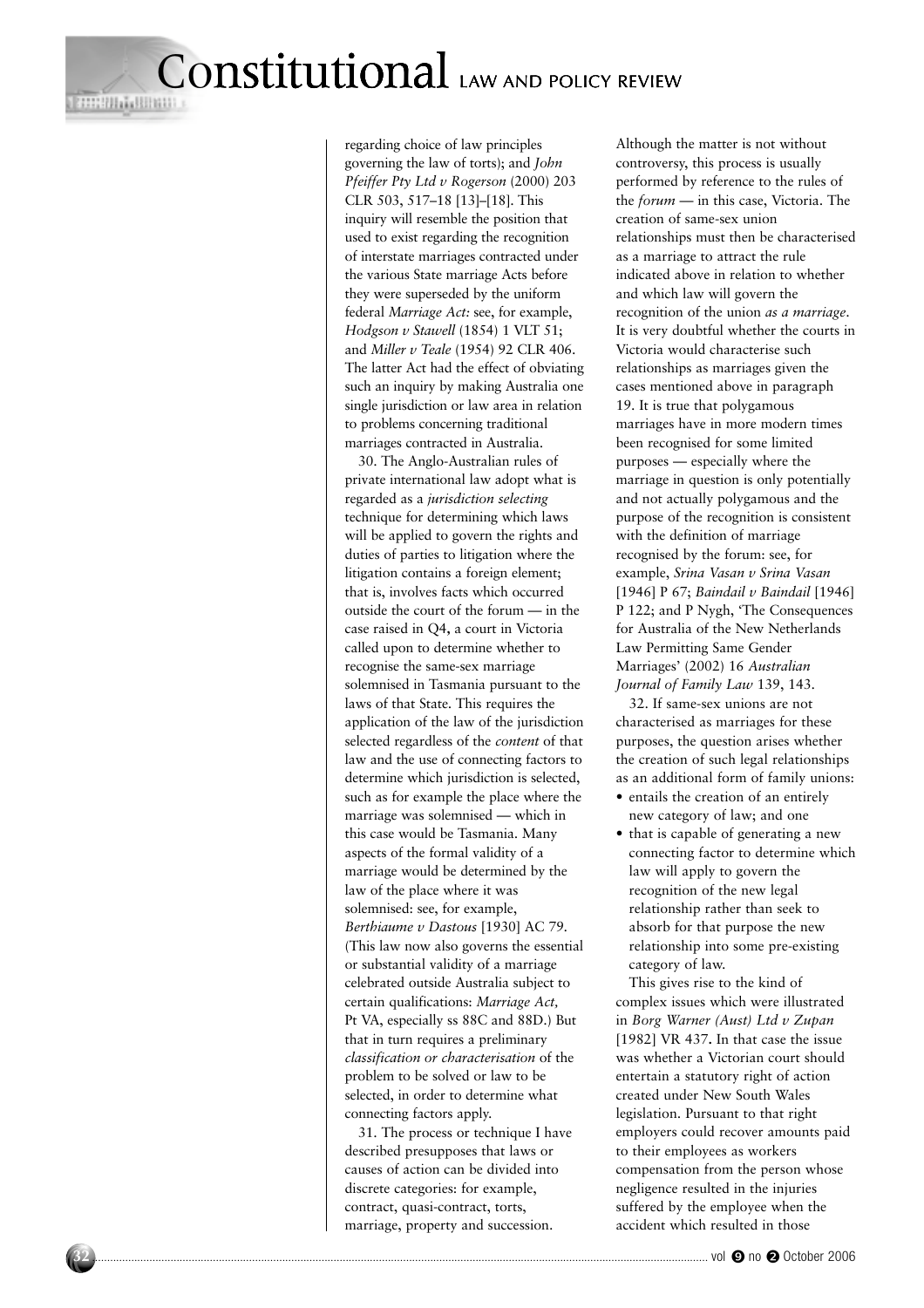injuries took place in Victoria**.** Considerable difficulties were encountered in determining whether the nature of the law involved came within the existing categories of law or should be regarded as entirely new**.** All this assumes that the court of the forum will be prepared to accommodate the recognition of legal relationships not known to its own internal law. As against that there is the possibility that the existing rules on characterisation may have an exclusionary effect and cover the field of recognisable forms of marriages and associated relationships. In other words, if the kind of marriage involved is not recognised under the internal law of the forum, the classification of the kind of marriages that are known in that jurisdiction will exhaust the kind of marriages recognised in the forum.

33. But assuming that is not the case, there is at least an analogy with marriage even if the differences between the two kinds of relationships are sufficient to prevent the characterisation of same-sex unions as marriages. The connecting factors for marriage seem to be generally capable of application to same-sex unions; for example, the rule in favour of relying on the law of the place of celebration to govern the validity of a marriage. However, this appears to be novel territory and is thus open to speculation. Therefore, there cannot be any certainty that the analogy will be accepted.

34. Even if the rules of private international law could be applied to facilitate the recognition of such marriages in the way described, there are two further obstacles that must be overcome in order to allow the recognition. The *first* is that the forum may refuse to apply a foreign law, even if it should otherwise apply, if that law is contrary to the public policy of the forum. There are, however, a number of compelling reasons why this should not serve as an objection to the application of the Tasmanian law on same-sex unions by courts in Victoria. In the first place criminal sanctions no longer apply to homosexual conduct, at least as between consenting adults.

Furthermore, the High Court has now made it clear that States may not refuse to recognise the application of the law of sister States on the ground that those laws are contrary to their own public policy. This conclusion was the result of the court's interpretation of the obligation to accord full faith and credit in s 118 of the Constitution: see *John Pfeiffer Pty Ltd v Rogerson* (2000) 203 CLR 503, 533–534 [63]–[64].

35. A *second* obstacle relates to the

s 18 of the *Territorial Laws and Recognition Act 1901* (Cth). The obligation to accord full faith and credit could conceivably require a court in Victoria to apply the Tasmanian law regardless of whether Victoria makes similar provision for same-sex marriages in its own law. Some support for this view as regards the statutory obligation to accord full faith and credit is provided by *Harris v Harris* [1947] VLR 44 which, however, was concerned with the recognition of judgments rather than

Having regard to the … field covered by the *Marriage Act* as amended …, the most likely kind of inconsistency that can arise here is [direct]. ... [T]he inconsistency with the *Marriage Amendment Act* turns on the description of the same-sex union *as a marriage*.

> non-availability in Victoria of the judicial relief provided to the courts in Tasmania by the law on same-sex unions: see *Phrantzis v Argenti* [1960] 1 QB 19; and *John Pfeiffer Pty Ltd v Rogerson* (2000) 203 CLR 503, 542, 543 [95], [99]. It is, however, unnecessary for the purposes of this advice to determine whether this obstacle could prove fatal.

36. The rules of private international law discussed and applied above can be displaced by the obligation to accord full faith and credit by reason of s 118 of the Constitution and also s 185 of the *Evidence Act 1995* (Cth), which state:

118. Full faith and credit shall be given, throughout the Commonwealth to the laws, the public Acts and records, and the judicial proceedings of every State.

185. All public acts, records and judicial proceedings of any State or Territory that are proved or authenticated in accordance with this Act are to be given in every court, and in every public office in Australia, such faith and credit as they have by law or usage in the courts and public offices of that State or Territory.

The latter provisions replaced those of

laws and it was unclear to what extent the then existing statutory obligation added to the constitutional obligation. In addition there is much doubt and uncertainty which surrounds the interpretation of s 118 beyond the point mentioned in paragraph 34 above regarding the non-recognition of laws based on public policy and the effect of s 118 on evidentiary matters: see Constitutional Commission, *Final Report of the Constitutional Commission* (Canberra, 1988), vol 2, 705–06 [10.344]; and M Davies, S Ricketson and G Lindell, *Conflict of Laws: Commentary and Materials* (Sydney, 1997), 47–48 [2.2.16]–[2.2.19].

37. The rules of private international law are also capable of being displaced by State or federal law since the common law can be overridden by legislation. So far as State law is concerned, there is a distinct but novel possibility that, if the Tasmanian samesex law vested jurisdiction to deal with and grant judicial relief under that law to its own Supreme Court, the Supreme Court of Victoria would enjoy the same powers and jurisdiction by virtue of ss  $4(3)$ , 9 and  $11(b)$  and (c) of the crossvesting Acts of both Victoria and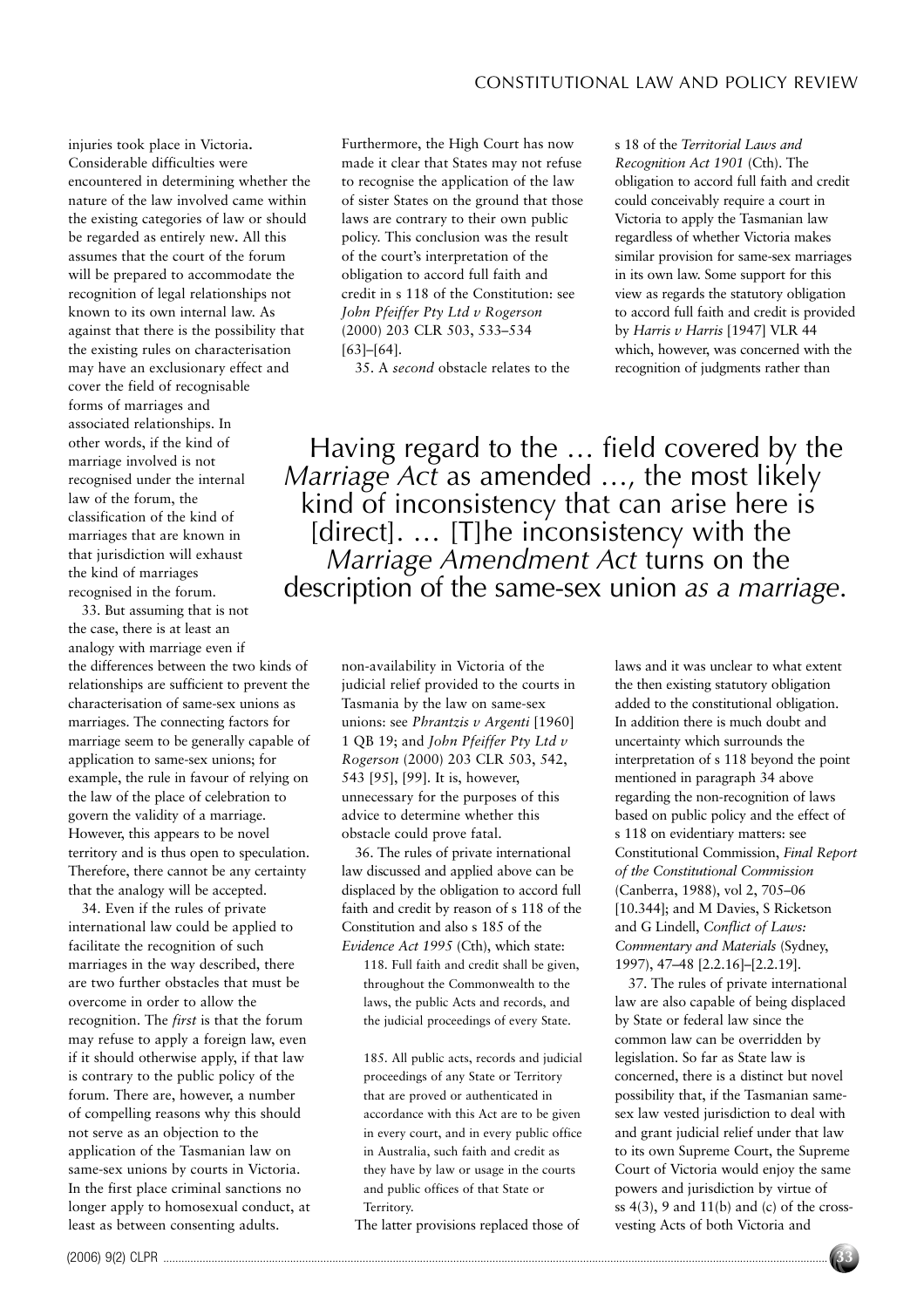Tasmania: see the *Jurisdiction of Courts (Cross-vesting) Act*s *1987* (Tas) and (Vic) and generally Davies, Ricketson and Lindell above, 66 [2.2.34]. This legislation is part of the national and complementary State legislative scheme for the cross-vesting of jurisdiction between the Supreme Courts of all Australian States and Territories. The Supreme Court of Victoria is vested with the same jurisdiction as is vested in the Tasmanian Supreme Court by virtue of s 4(3) of the Tasmanian cross-vesting Act and the Victorian Supreme Court is authorised to exercise that jurisdiction by s 9 of the Victorian cross-vesting Act. The Victorian Supreme Court would be required to apply the *written law* of Tasmania as regards claims arising under that law. This would consist of the Tasmanian statute which provided for same-sex marriages by reason of s 11(1)(b) of the cross-vesting Acts of both Tasmania and Victoria without having to comply with the normal rules of private international law discussed above. Any problem regarding the absence of judicial relief for same-sex marriages in Victoria could be overcome by a court applying the procedural law of Tasmania as the law most appropriate for this purpose because of s  $11(1)(c)$  of the cross-vesting Acts of both States.

38. However, to be fully effective, the recognition of same-sex marriages through the application of the crossvesting legislation would require the provisions of the Tasmanian same-sex marriage legislation which deal with two matters to be expressed to operate after the partners of a same-sex marriage celebrated in Tasmania cease to live in Tasmania. Those matters concern the resolution of disputes between those partners and also the dissolution of their marriage. It also needs to be emphasised that the literal possibility advanced in the preceding paragraph involves no small element of novelty. There is also the slight doubt regarding the constitutional validity of the cross-vesting scheme in relation to the jurisdiction of State and Territory Supreme Courts as between each other in the light of certain comments made by Gummow and Hayne JJ in *Wakim; Ex parte McNally* (1999) 198 CLR 511, 573 [107]–[108]*.* However, as will be apparent from what is written below, there is no need to

express a concluded view in this advice regarding the recognition of same-sex marriages through the application of the cross-vesting legislation.

*[Editorial note: Although it was unnecessary to mention it in his advice, Professor Lindell notes that any attempt to make applicable the Tasmanian provisions on dispute resolution and dissolution of the same-sex marriages celebrated under that legislation after the partners of such marriages cease to live in Tasmania may, perhaps, have to be confined to those partners who continue to reside in or be domiciled in Tasmania. If sound, this possible restriction would flow from the limitation on the power of State Parliaments to make laws that have an extra-territorial operation discussed earlier in paragraph 6 of this advice.]*

39. Whatever the position is under the cross-vesting Acts, those Acts, like the common law rules of private international law, are capable of being overridden by valid federal legislation because of s 109 of the Constitution. Section 5 of the *Commonwealth of Australia Constitution Act 1900* (UK), which provides for the supremacy of the Constitution and laws made under the Constitution, ensures that federal laws could override the common law — even if the common law does not qualify as 'the law of a State' for the purposes of s 109 of the Constitution, as suggested in argument by Walsh J in *Felton v Mulligan* (1971) 124 CLR 367, 370 (see also G Winterton, H P Lee, A Glass and J A Thomson, *Australian Federal Constitutional Law: Commentary and Materials* (Sydney, 1999), 122). The essential problem with the recognition of same-sex unions authorised by Tasmanian legislation is that the legislation that forms the subject of this advice was specifically required to describe the union *as a marriage*. I have already explained in the reasons for my answer to Q2 in paragraphs 11–28 why such legislation is likely to be inconsistent with the *Marriage Act* as amended by the *Marriage Amendment Act*. The same inconsistency would arise if those marriages could be recognised under the common law rules of private international law so as to attract the supremacy of federal law under s 5 of the Constitution Act.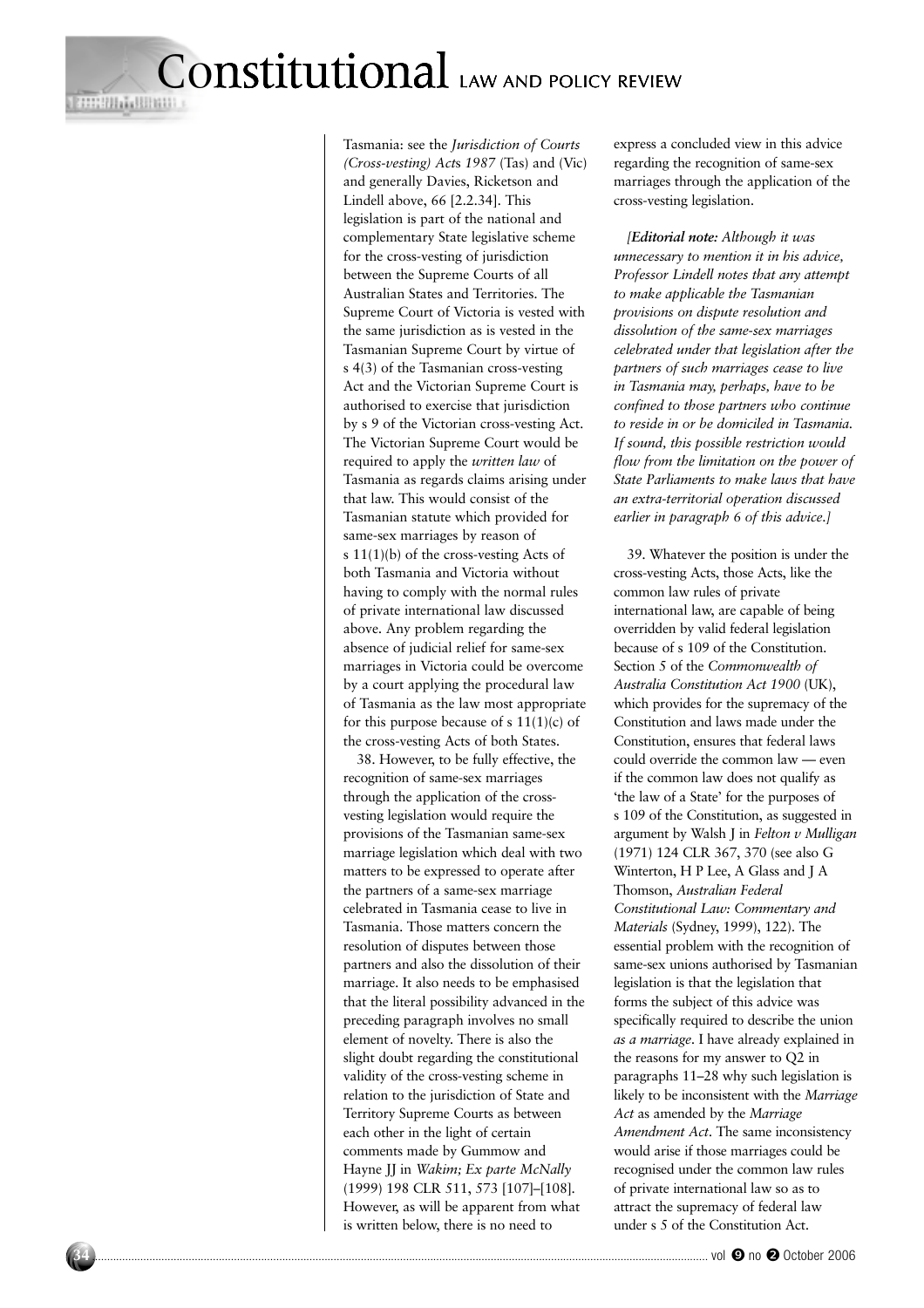40. If correct, the conclusion in relation to the non-effectiveness of the Tasmanian law on same-sex marriage has the added and necessary consequence of precluding the recognition of same-sex unions in areas of Commonwealth jurisdiction like social security or immigration unless, of course, federal legislation in those specific areas provided otherwise.

### **Question 5: Does a State have the power to recognise samesex marriages contracted overseas?**

41. Reference was made earlier in this advice to the scope of the legislative powers of the State: see paragraphs 5–10. It is open to a State to pass legislation to recognise same-sex marriages contracted overseas with respect to persons having the necessary connection with that State. If necessary such legislation could modify and replace any common law rules of private international law which otherwise precluded such recognition.

42. However, for the reasons set out above in answer to Q2 in paragraphs 11–28, such legislation would in my view be likely to be inconsistent with the *Marriage Act* as amended by the *Marriage Amendment Act* and therefore inoperative by reason of s 109 of the Constitution.

### *Other issues*

43. Enough has been stated in this advice to emphasise that the inconsistency with the *Marriage Amendment Act* turns on the description of the same-sex union *as a marriage.* Nothing stated in the advice is intended to cast doubt on, or provide advice regarding, existing or future Tasmanian legislation that does not purport to describe same-sex unions as marriages. In my view, such legislation stands a much greater chance of being upheld but I do not wish to be taken as expressing a concluded opinion on the validity of such legislation in this advice.

44. I do not have any instructions on whether the enactment of State legislation to recognise same-sex unions as marriages will still be sought despite the possibility discussed in this advice that such legislation would be inoperative by reason of inconsistency with the federal *Marriage Act* as amended. If it is,

reference was made in paragraph 15 above to the legal power of a State Parliament to enact legislation which is inoperative as a result of inconsistency with valid federal legislation. It is possible that the enactment of such State legislation, while not illegal, may nevertheless give rise to questions of constitutional propriety, especially when the legislation is presented for assent by a State Governor.

45. My own view is that it would not be improper. In the *first* place I reiterate the difference between legislation being *invalid* through the lack of legislative power on the one hand, and, on the other, legislation being *inoperative* even though it did fall within power. Thus even if the legislation was inoperative at the time it was enacted, it could still come into operation later if the inconsistent federal legislation was repealed. *Second,* even without that distinction, practice at the federal level has established that the validity of legislation is not a matter for consideration by the Queen's vice-regal representative when legislation is presented for assent but is instead left to be determined by the High Court: see the Opinion given to the Governor-General by the Commonwealth Attorney-General published in P Brazil (ed), *Opinions of the Attorneys-General of the Commonwealth of Australia and the Attorney General's Department,* vol 1, 1901–14 (Canberra, 1981), Opinion No 203, p 238, paragraph (5); and G Lindell, 'Introduction: The Vision in Hindsight Explained', in G Lindell and R Bennett (eds), *Parliament: The Vision in Hindsight* (Sydney, 2001), xix, xxv–xxvi. *Finally,* the mere *enactment of legislation,* as distinct from *actual conduct* which takes place pursuant to the legislation, is unlikely to involve any illegality in either the criminal or the civil sense. Otherwise there would have been many occasions when those responsible for the enactment of invalid legislation would have been involved in illegal conduct given the system of judicial review that exists in this country and the many pieces of both federal and State legislation that have been held to be invalid. This also distinguishes the present situation from the kind of illegality that was alleged to have existed and led to the dismissal of the Lang Government in New South Wales in 1932 and the so-called Loans Affair, which subsequently led to the unsuccessful

prosecutions of Gough Whitlam and other senior Labor Ministers which were commenced in 1975 and dismissed in 1979. I would be surprised if the practice at the State level on the role of a Governor in assenting to legislation was significantly different to the practice at the federal level described above. However, I would be prepared to reconsider my view if the contrary could be shown to exist.

*29 November 2004*

### **Supplementary advice: significance of recent Canadian case — Reference re Same-Sex Marriage**

1. *[Editorial note: Professor Lindell supplemented the earlier advice to take account of the advisory opinion delivered by the Canadian Supreme Court on 9 December 2004 in* Reference re Same-Sex Marriage *[2004] 3 SCR 698. That advice was in the following terms.]*

In an advisory opinion delivered on 9 December 2004 in the case of *Reference re Same-Sex Marriage* [2004] 3 SCR 698, the Canadian Supreme Court upheld the power of the Dominion Parliament to enact legislation to provide for the legal capacity of persons to enter into same-sex marriages under s 91(26) of the *Constitution Act 1867* (UK). That provision gives the Dominion Parliament the *exclusive* power to make laws in respect of 'Marriage and Divorce'. In doing so the court relied strongly on principles of progressive interpretation similar to those referred to in my earlier advice in paragraph 19. Much reliance was placed on the notion that the Canadian Constitution was 'a living tree which, by way of progressive interpretation, accommodates and addresses the realities of modern life' ([22]). In addition, the proposed legislation which was the subject of the advisory opinion was held not to deal with the related matter that is *exclusively* vested in the Provinces in s 92(12), namely, '[t]he Solemnisation of Marriage in the Province'.

2. If followed by the Australian High Court in relation to the *concurrent* power of the Commonwealth Parliament to make laws with respect to 'marriage' under s 51(21) of the Commonwealth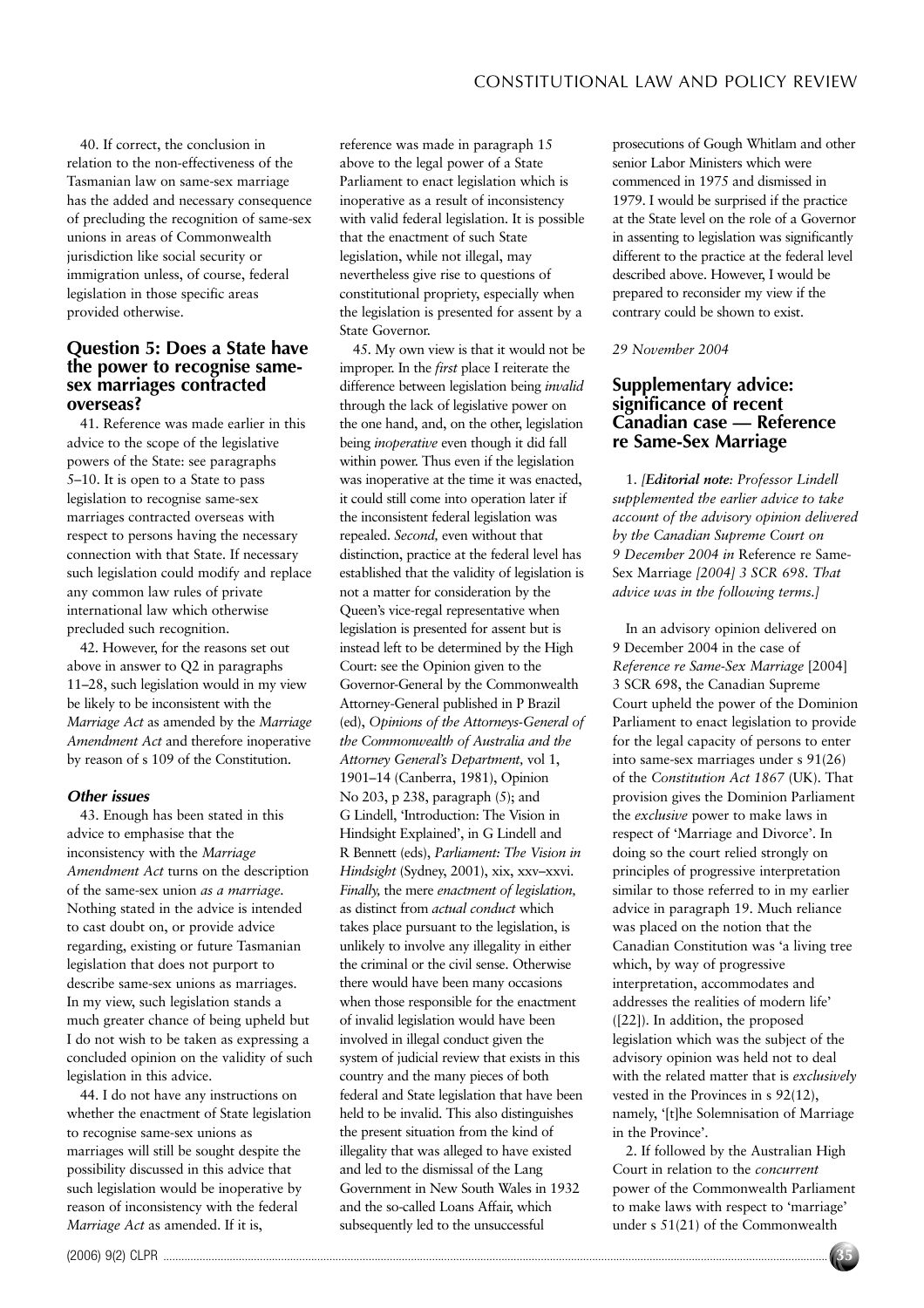Constitution, the view taken by the Canadian Supreme Court would enable the Commonwealth Parliament to cover the field of both traditional and samesex marriage. As also indicated at the end of paragraph 19 of the earlier advice, this would have the consequence of enabling the Commonwealth Parliament effectively to oust the operation of any State law which recognised same-sex unions regardless of whether such unions were described as 'marriages' — if, of course, the Commonwealth Parliament was minded to legislate in that way. This would provide an additional source of power to authorise the enactment of federal legislation which could render inoperative any State legislation that provided for same-sex unions when they were described as marriages.

3. There is, however, no guarantee that the High Court will follow the Canadian Supreme Court, given certain differences which exist between the Australian and Canadian Constitutions such as the *exclusive* nature of the legislative powers provided under the Canadian Constitution and the division of the powers in relation to the solemnisation of marriage and other aspects of marriage. Associated with this consideration was the significance of the Provincial power to make laws on solemnisation in determining whether the residue of authority in relation to marriage should be vested in either the Dominion or the Provincial Parliaments. It was significant because of 'the principle of exhaustiveness' which was seen as an 'essential characteristic of the federal distribution of powers' in Canada. That principle

'ensures that the whole of legislative power, whether exercised or merely potential, is distributed as between' those parliaments subject only to the guarantee of the freedoms and rights contained in the Canadian Charter of Rights and Freedoms ([34]).

4. But it is unnecessary to determine whether the High Court will take the same view, since the critical issue dealt with in the earlier advice is whether the *Marriage Act 1961* (Cth), as amended by the *Marriage Amendment Act 2004* (Cth), would be inconsistent with any State legislation that seeks to provide for same-sex unions when those unions are described as 'marriages'. It will be recalled that the power to enact such legislation was derived from the *express or implied incidental* powers of legislation as indicated in paragraph 22 of that advice. The power was thought to be available regardless of whether the Commonwealth Parliament is able to cover the whole field of same-sex marriages on the assumption that the term 'marriage' encompasses same-sex marriages. As already indicated, the effect of the Canadian decision would only be to provide an additional source of power to enact the same legislation.

5. Accordingly, I conclude that the Canadian decision does not require any alteration of the advice already given. ●

*10 January 2005*

*Geoffrey Lindell, Professorial Fellow in Law, University of Melbourne; Adjunct Professor of Law, University of Adelaide and Australian National University.*

## subscriptions

### **Subscribe to Constitutional Law and Policy Review**

Subscriptions are available in electronic (PDF) format or hard copy and include 10 issues per year and binder.

**To subscribe, simply call 1800 772 772**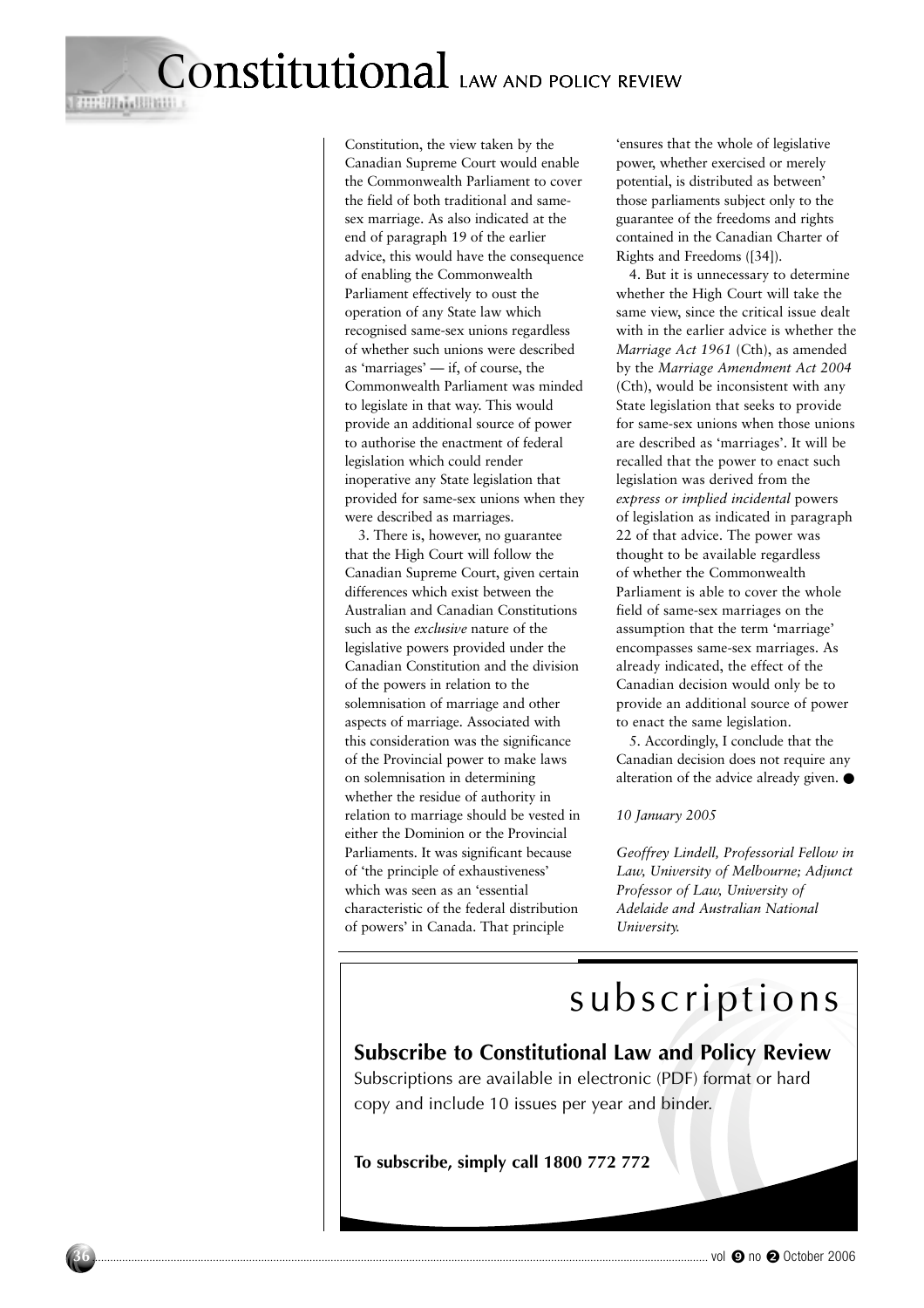# <span id="page-16-0"></span>**Constitutional aspects of detention without trial in Australia, the United States and the United Kingdom**

### **Introduction**

The right to personal liberty — that is, to freedom from arbitrary detention has been described as 'the most elementary and important of all common law rights'.1 It is a right which has been considered during the past two years by the Supreme Court of the US, the House of Lords and the High Court of Australia. The US cases (*Rumsfeld v Padilla,*2 *Hamdi v Rumsfeld*3 and *Rasul v Bush*4) and the leading English case of *A v Secretary of State for the Home Department*5 concerned the legality of the detention without a conventional criminal trial of suspected terrorists or enemy combatants. Outside of the world wars of the 20th century, the High Court has not had occasion to decide this question, although any use of preventative detention orders under the *Anti-Terrorism Act (No 2) 2005* (Cth)6 may provide it with an opportunity to do so. It is suggested in this article that, while these important US and English cases will be considered in any such future case in Australia, a series of mostly recent High Court cases concerning the *Kable*7 principle and migration detention provides the best guidance to the result of any such case.

### **The English case:** *A v Secretary of State for the Home Department*

Following the events of 11 September 2001 in the US, the UK enacted the *Anti-Terrorism, Crime and Security Act 2001*. Section 23 of this Act allowed for the indefinite executive detention of nonnationals whom the Home Secretary considered were international terrorists, if the detainees chose not to leave the UK and could not be deported for human rights reasons. Under the *Human Rights Act 1998,* as a matter of domestic UK law, it was necessary to derogate from Art 5(1) of the European Convention on

Human Rights, which states: '(1) Everyone has the right to liberty and security of person.' Derogation occurred under Art  $15(1)$  of the Convention,  $8$ which states: 'In time of war or other public emergency threatening the life of the nation any High Contracting Party may take measures derogating from its obligations under this Convention to the extent strictly required by the exigencies of the situation, provided that such measures are not inconsistent with its other obligations under international law.' The UK remains the only country to have derogated in this context.

A number of people were detained under s 23. The wisdom and the legality of this legislation and its use were much debated.9 Eventually, the legality of detention in the sense of the compatibility of the legislation with the *Human Rights Act*10 was considered by the House of Lords in *A v Secretary of State for the Home Department*.11

While the absence in Australia of any federal equivalent to the *Human Rights Act* makes some aspects of this decision of limited relevance to federal laws, the enduring concern of the common law for individual liberty remains in both countries. As Lord Hope of Craighead there said:

Two cardinal principles lie at the heart of the argument. It is the first responsibility of government in a democratic society to protect and safeguard the lives of its citizens. That is where the public interest lies. It is essential to the preservation of democracy, and it is the duty of the court to do all it can to respect and uphold that principle. But the court has another duty too. It is to protect and safeguard the rights of the individual. Among these rights is the individual's right to liberty.12

The House of Lords declared, eight votes to one, that s 23 was incompatible with Arts 5 and 14 of the European Convention insofar as s 23 was

### **James Renwick**

disproportionate and permitted detention of suspected international terrorists in a way that discriminates on the ground of nationality or immigration status.

Section 23 and the whole of the Pt 4 powers under the *Anti-Terrorism, Crime and Security Act 2001* were then repealed, and were replaced with a system of control orders under the *Prevention of Terrorism Act 2005.* The *Prevention of Terrorism Act* allows for control orders to be made against any suspected terrorist, whether a UK national or a non-UK national, or whether the terrorist activity is international or domestic. The orders are similar to (although less extensive than) those available now in Australia under the *Anti-Terrorism Act (No 2) 2005* (Cth).

A notable feature of the English case was the lack of any real deference to the views of the Executive or even to those of Parliament. As Lord Bingham said:

[T]he court's role under the [*Human Rights Act*] is as the guardian of human rights. It cannot abdicate this responsibility. … [J]udges nowadays have no alternative but to apply the *Human Rights Act 1998*. … Constitutional dangers exist no less in too little judicial activism as in too much. There are limits to the legitimacy of executive or legislative decision-making, just as there are to decision-making by the courts.13

### **The United States cases**

The response of the US to what it describes as the 'war' on terror<sup>14</sup> has raised a number of difficult legal questions, including:

- the treatment and classification of prisoners of war and enemy combatants; and
- the detention without trial of suspected terrorists and the rights of those sought to be tried by military commission.

The three US cases consider these issues. The cases of *Rasul* and *Hamdi*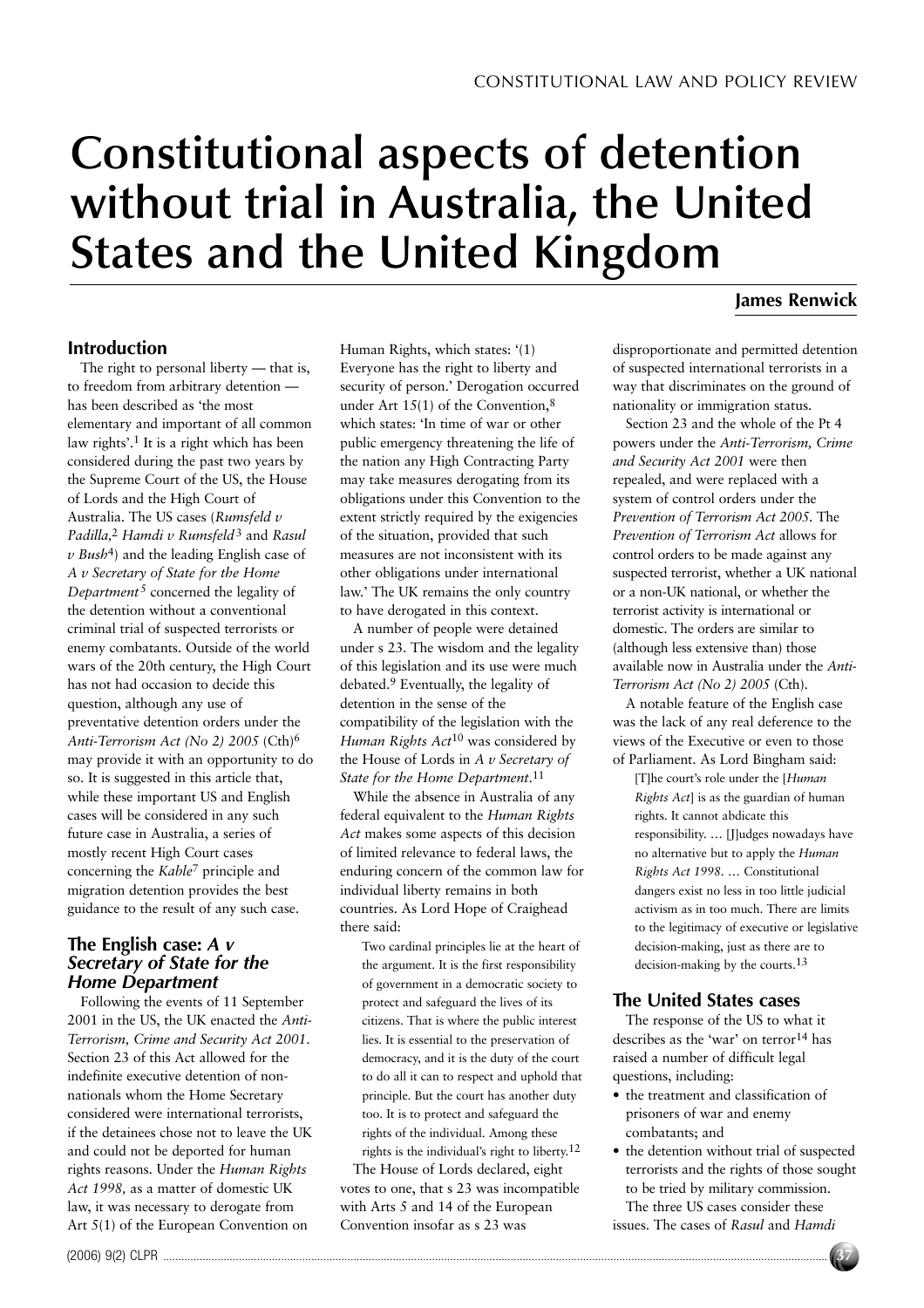can be considered separately from *Padilla,* as the former concerned apprehension on the battlefield in Afghanistan, whereas Padilla was apprehended in the US.

### *Rasul and Hamdi*

In late 2001, asserting its right of collective self-defence,15 a military coalition, which included the US and Australia,16 commenced military operations in Afghanistan against both the Taliban and al Qaeda. The operations led to prisoners being taken on the battlefield and then detained. Australia did not capture and hold such people in Afghanistan, but the US did.

In previous armed conflicts, such as the first Gulf War, the Geneva Convention Relative to the Treatment of Prisoners of War was applied by the US to enemy soldiers. In 2002, however, President Bush determined that the Convention was inapplicable to every member of al Qaeda and the Taliban, and that therefore there was no occasion to hold hearings to determine the Convention's applicability on a case-bycase basis to those captured in Afghanistan.17

Between 500 and 700 of those captured — none of them US citizens were sent to the US Naval Base at Guantánamo Bay, Cuba. Some including an Australian, Mamdouh Habib — have been released. Those who remain are held there under a presidential order.18 At least until the decision of the Supreme Court in June 2006 in *Hamdan v Rumsfeld,*19 they were liable, under that order, to be charged (as a small number were) with breaches of the laws of war, and then tried by military commissions, a type of tribunal which has a long history in the US.20

### *Rasul*

The first case, *Rasul v Bush,*21 was a habeas corpus petition brought against President Bush by a Guantánamo detainee, Mr Rasul (and others, including the Australians David Hicks and Mr Habib). It was and is clear that the writ of habeas corpus remains available to every individual detained within the US.22 But Guantánamo Bay is not within the US. It is land leased to the US in Cuba. The lease stipulates that the leased land is Cuban sovereign territory. The US therefore argued that its courts lacked jurisdiction to consider the habeas petition. It relied upon a case decided shortly after World War II, *Johnson v Eisentrager*.23 That case had held that a US federal court lacked authority under the Constitution to grant habeas relief to German citizens captured by US forces in China, tried and convicted of war crimes by an American military commission headquartered in Nanking, and incarcerated in occupied Germany.

But the Supreme Court in *Rasul* distinguished *Eisentrager,* as considering only a constitutional right to habeas, and held that US courts had jurisdiction to consider challenges to the legality of the detention of foreign nationals captured abroad in connection with hostilities. This was under a statutory grant of jurisdiction,24 in part because there was jurisdiction over the petitioners' custodians. As a result, there have been limited reviews of the status of the detainees. Of course, the military commissions, at least in their previous form, were stopped as a result of the recent decision of the Supreme Court in *Hamdan v Rumsfeld.*25

### *Hamdi*

Yasser Hamdi was a US citizen.26 He was seized by members of the Northern Alliance, a coalition of military groups opposed to the Taliban government, and eventually was turned over to the US military. It was alleged that he had been carrying a weapon against American troops on a foreign battlefield and that he was an enemy combatant. There was no question that, as a US citizen, he would have had standing to bring a habeas petition, regardless of the place where he was detained. So he was brought straight back to the US. He was there held in military custody under a presidential order for two and a half years. Mr Hamdi petitioned for habeas corpus. He relied upon a statutory provision which states that '[n]o citizen shall be imprisoned or otherwise detained by the United States except pursuant to an Act of Congress'.27

Despite this provision, the Supreme Court held that his detention was authorised by a Congressional Resolution empowering the President to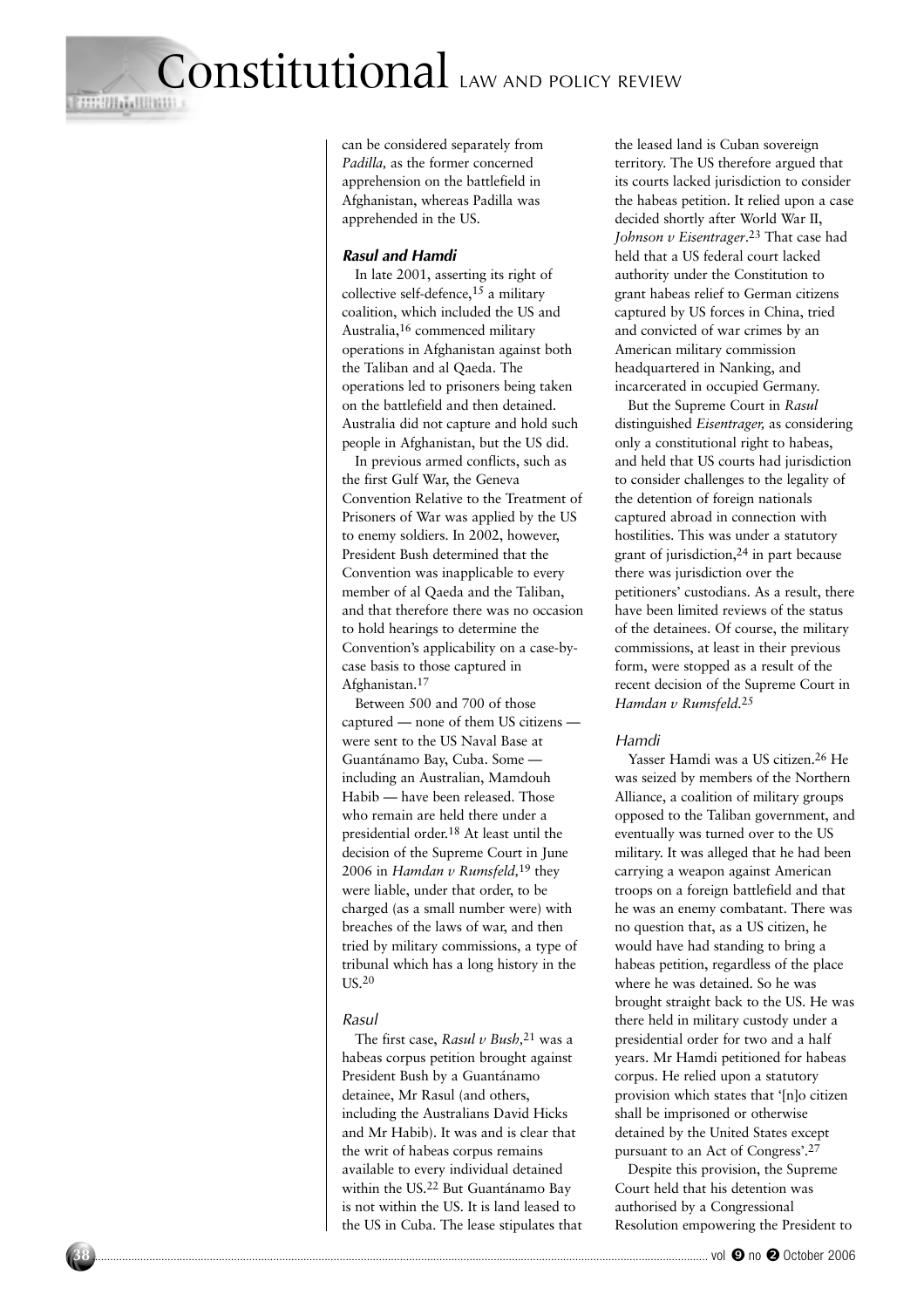'use all necessary and appropriate force' against 'nations, organizations, or persons' that he determined had 'planned, authorized, committed, or aided' the 11 September 2001 attacks.28 The majority wrote:

[I]t is of no moment that the [Congressional Resolution] does not use specific language of detention. Because detention to prevent a combatant's return to the battlefield is a fundamental incident of waging war, in permitting the use of 'necessary and appropriate force', Congress has clearly and unmistakably authorized detention in the narrow circumstances considered here.29

Nevertheless, the Court also held that the due process clause30 demanded that Mr Hamdi be given a 'meaningful opportunity' to contest the factual basis for that detention before a US court. Exactly what that 'meaningful opportunity' would have entailed remains unknown as, in a settlement, Mr Hamdi was released on the basis that he renounce his US citizenship and be deported to Saudi Arabia. He was never charged.

### *Padilla*

Finally, there is Mr Padilla. José Padilla was also a US citizen. He was apparently overheard while in Pakistan planning to set off a radioactive bomb in the US. Arrested in Chicago, he was held in New York as a material witness — a procedure which has no equivalent in Australia — in connection with a grand jury investigation into the 11 September 2001 attacks.

President Bush issued an order to Defense Secretary Rumsfeld designating Padilla an 'enemy combatant' and directing that he be detained in military custody. Padilla was later moved to a Navy brig in South Carolina, where he was held until recently. His counsel then filed a habeas petition in New York, naming as respondents the President, the Defense Secretary and Melanie Marr, the brig's commander. Ultimately, the Supreme Court ducked the question of the lawfulness of his custody by holding that only Commander Marr was the proper respondent, and that in any event the case could only be brought in the

place where he was actually held, that is, South Carolina.31 So the case had to be started again, this time in South Carolina. This was then done.

Although at first instance a federal judge ordered Padilla's release, this decision was overturned, in September

international law and domestic law. In order to further consider these questions, I ask: 'how might the three US cases be decided here?' I then consider, briefly, some arguments concerning the constitutional validity of one aspect of the *Anti-Terrorism Act*

### [T]here is jurisdiction in federal courts … for … habeas corpus, whenever persons are actually detained by officers of the Commonwealth, and wherever that may be.

2005, by the Court of Appeals for the Fourth Circuit, which held that the Joint Congressional Resolution referred to above permitted detention of Padilla, just as it had permitted detention of Hamdi.32 In other words, Padilla could be so detained as an enemy combatant even if not captured on the battlefield. Nevertheless, soon after that decision, a criminal indictment charging Padilla with providing — and conspiring to provide — material support to terrorists, and conspiring to murder, was unsealed by a US federal court and he was transferred from military to civilian custody where he awaits trial.

Apart from the fact that one of these cases concerned an Australian citizen, what is their significance for Australia?

### **Comparisons with Australia**

It is suggested that, if they do nothing else, the US cases bring into focus five questions of common interest with Australia, namely:

- the limits of executive power;
- judicial deference to the executive on matters of national security and international relations;
- the extent to which detention can be divorced from punishment following a criminal trial by a judge and jury independent of the executive branch;
- the way in which, contrary to the notion that human rights are universal, the availability of constitutional guarantees (all drafted in earlier ages) may differ depending on the location of the applicant, and whether he or she is a citizen; and
- the relationship between public

#### *(No 2) 2005* (Cth)*.*

In my view, the limited question of jurisdiction in *Rasul* would have been decided the same way here, but for slightly different reasons. That is because there is no doubt that there is jurisdiction in federal courts — in the narrow sense of authority to entertain an application — for an application in the nature of the writ of habeas corpus, whenever persons are actually detained by officers of the Commonwealth, and wherever that may be. The lack of jurisdictional argument about this matter in the *Tampa* case — *Ruddock v Vadarlis*33 — demonstrates the point.

A more difficult question is whether there could, as a matter of constitutional law, be detention without trial of both citizens and non-citizens who were enemy combatants, for the purpose of preventing them from returning to a battlefield upon which Australian soldiers were then engaged. This is where the rights of citizens and noncitizens begin to diverge, depending also on their place of detention.

### *Detention by executive authority in Australia*

Clearly, executive power will not suffice for lengthy detention within Australia.34 The reason for this lies in some old but still vital law and history. As Scalia J states in his dissent in *Hamdi,* the Petition of Right accepted by King Charles I in 1628 expressly prohibits executive imprisonment without formal charges.<sup>35</sup> This provision is no dead letter: it is still the law in NSW, and some other Australian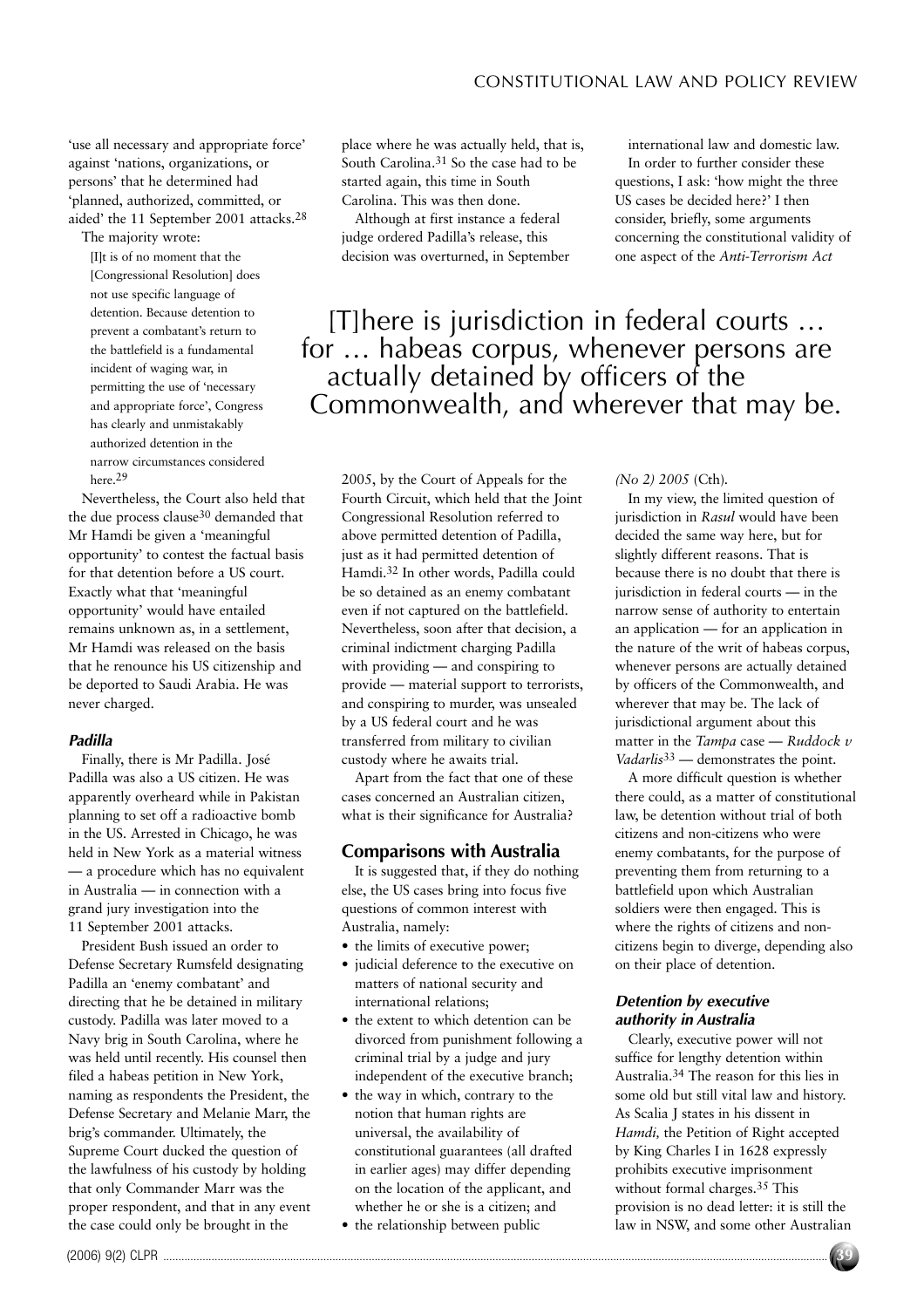jurisdictions — it being included, for example, in the Second Schedule to the *Imperial Acts Application Act 1969* (NSW).

Furthermore, the Bill of Rights — that is, the *Bill of Rights 1688* (Eng) which is also, and for the same reason, still the law in NSW, provides that the suspension of laws or their execution by 'regal' — that is, 'executive' — authority and without the consent of Parliament is illegal. This provision was among the reasons for the decision of the High Court in *A v Hayden*36 — the remarkable ASIS Sheraton Hotel raid case — that there was no power in the executive government to authorise a breach of the law, nor was a general defence of superior orders available in Australian criminal law.

### *Detention by executive authority outside Australia*

Here, the answers are not at all clear. There is old authority suggesting that an enemy alien cannot sue at all in time of war,37 but whether that remains good law is unclear. The limits of the executive power overseas are equally unclear, and this is an area where the murky relationship between public international law and domestic law is important.

As to aliens suing for acts performed/conducted overseas, at one stage it appeared that the Supreme Court of Victoria would decide that question. *Ali v Commonwealth*38 concerned the fallout of the *Tampa*

agents of the Commonwealth, and sought a declaration that they had been falsely imprisoned by the Commonwealth, together with damages. The Commonwealth argued that the question whether agents of the Commonwealth acted unlawfully in Nauru in relation to the plaintiffs, all of whom were aliens, involved acts of state39 insofar as such alien plaintiffs alleged that the Commonwealth engaged in tortious conduct outside Australia and in the exercise of the prerogative and that, accordingly, no Australian court has jurisdiction to consider those matters, which were not justiciable. Although the matter apparently did not proceed to final hearing, the act of state doctrine, which has a number of aspects40 but is the subject of very few recent decisions, and the closely linked doctrine of justiciability, 41 probably provide the key to answering these difficult questions.

### *Preventative detention authorised by statute*

While, unlike in the US, there is, in s 75(v) of the Constitution, entrenched jurisdiction to review actions of officers of the Commonwealth, including as to the lawfulness of detention by such officers,42 Australia has no Commonwealth Bill of Rights and a very few, limited, constitutional rights. Thus, there is no equivalent in the Australian constitution of the US Fifth and Fourteenth Amendments, which relevantly provide for a right not to be

### [E]xecutive power will not suffice for lengthy detention within Australia. …  $[\tilde{T}]$ he Petition of Right accepted by King Charles I in 1628 expressly prohibits executive imprisonment without formal charges.

affair, insofar as some of the asylum seekers on the *Tampa* ended up in the Republic of Nauru. A memorandum of understanding was entered into between Australia and Nauru. The plaintiffs alleged that their detention in Nauru was at the request of and/or by the

deprived of life, liberty or property by either federal or State laws, without due process of law. As Dawson J pointed out in *Kruger v Commonwealth*43 the 1898 Australian Constitutional Convention expressly rejected a proposal to incorporate due process rights, largely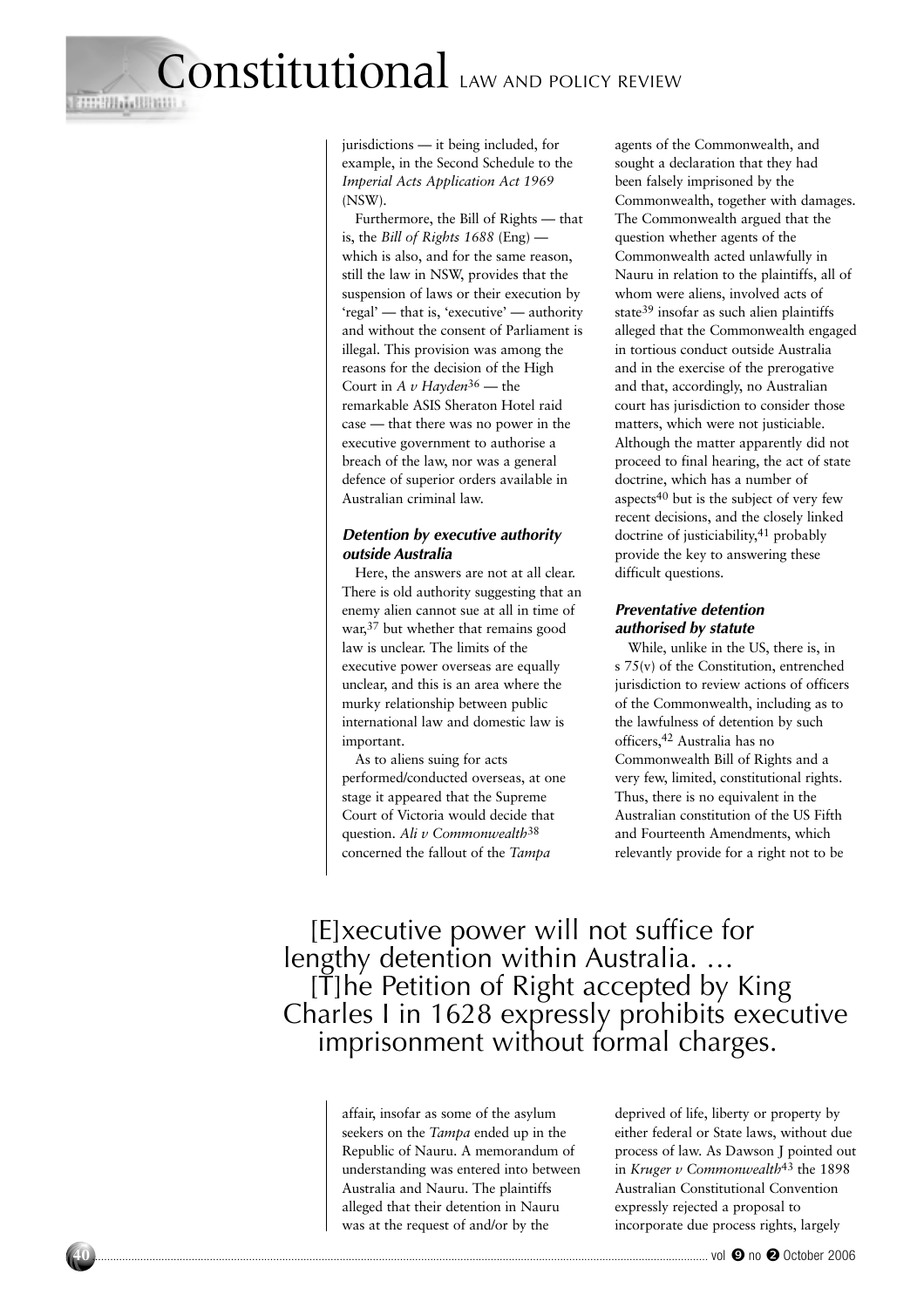based on the Fourteenth Amendment. Although, 90 years later, in 1988, the Australian Constitutional Commission recommended a new s 124J of the Constitution, which would have provided that 'everyone has the right not to be arbitrarily arrested or detained', that recommendation was never put to a vote at a referendum.

What then are the essential constitutional principles? The key cases in the High Court:

- for federal legislation are *Chu Kheng Lim v Minister for Immigration and Local Government and Ethnic Affairs*44 (and cases there referred to), as explained in *Kruger v Commonwealth*,45 and *Al-Kateb v Godwin;*46 and now *Vasiljkovic v Commonwealth;*47 and
- for State legislation, *Kable v Director of Public Prosecutions (New South Wales)*48 and *Fardon v Attorney-General (Queensland)*.49

### *Limits on federal laws*

*Lim* considered the involuntary detention of aliens pending expulsion or deportation, and held that such detention was not unconstitutional. While involuntary detention pursuant to a Commonwealth law was held to generally require an exercise of the judicial power of the Commonwealth, following a finding of criminal guilt, exceptions to that general rule were recognised. In particular, Brennan, Deane and Dawson JJ excepted from that general proposition 'involuntary detention in cases of mental illness or infectious disease',50 as did Gaudron J.<sup>51</sup> The plurality<sup>52</sup> found it 'unnecessary to consider whether the defence power in times of war will support an executive power to make detention orders such as that considered in *Little v Commonwealth*'.53 The distinguishing feature from the general rule in such exceptional cases was that the detention was preventative, not punitive, in character.

This proposition was confirmed in *Kruger.*<sup>54</sup> In that case, both Gaudron  $1^{55}$ and Gummow J56 said that the exceptional categories of non-punitive, involuntary detention recognised in *Lim* were 'not closed'. Indeed, Gaudron J considered that the mental illness and infectious disease examples:

… point in favour of broader exceptions relating, respectively, to the detention of people in custody for their own welfare and for the safety or welfare of the community. Similarly, it would seem that, if there is an exception in war time, it, too, is an exception which relates to the safety or welfare of the community.57

Finally, in *Al-Kateb v Godwin,*58 the court held, four to three, that a Commonwealth law requiring an unlawful non-citizen to be detained pending deportation was valid even in circumstances where there was no real likelihood of his removal in the reasonably foreseeable future. McHugh J, having noted three cases — *Lloyd v Wallach;*59 *Ex parte Walsh;*60 and *Little v Commonwealth*61 — which established that preventative detention on security grounds could be supported by the defence power under s 51(vi) of the Constitution in wartime, said: 'I see no reason to think that this Court would strike down similar regulations if Australia was again at war in circumstances similar to those of 1914–1918 and 1939–1945.'62 Those careful remarks direct attention to the difference between a war of national survival, where the defence power is fully available, and the present time of a 'war on terror'.

What is the ambit of the defence power now? The High Court has not had to consider that question for 50 years. The last occasion was the *Communist Party* case.63 It might be thought that the geopolitical circumstances obtaining at the time of that case — a Cold War and the deployment of Australian troops to combat overseas — was not very different in its essentials from current circumstances, and, of course, the *Communist Party* case held the defence power to be insufficient to support the statute there under consideration, although finding that it would have been sufficient at the height of World War II.

In my view, the Supreme Court's decision in *Hamdi* and the Fourth Circuit's in *Padilla* could well have been decided differently in Australia had there been an Australian Act in the terms of the Joint Resolution of Congress, simply because on so important a question namely, personal liberty — the court might be expected to find that a law said to permit detention must say so expressly, rather than leaving it to implication from the general words 'all necessary and appropriate force' against 'nations, organizations, or persons'; compare the approach in *Al-Kateb* itself**.** Whether s 51(vi) would support a statute which clearly authorised detention without trial of citizens in similar circumstances depends upon the matters discussed in the last two paragraphs.

As a practical matter such a law would probably not be necessary, as an Australian citizen who now took up arms against the Australian Defence Force or its allies overseas could be charged with treason under s 80 of the *Crimes Act 1914* (Cth), or a breach of the *Crimes (Foreign Incursions and Recruitment) Act 1978* (Cth), or, if appropriate, for war crimes under the *Criminal Code Act 1995* (Cth), Div 268.

### *Limits on State laws*

*Lim* concerned a Commonwealth statute. Different federal constitutional considerations arise for State laws where the strict federal separation of powers principles are not directly applicable. *Kable v Director of Public Prosecutions (New South Wales*)64 is the leading case. It establishes that there is an implied prohibition in Ch III of the Commonwealth Constitution against a State Parliament vesting in a Supreme Court a function or a power that is incompatible with the vesting of federal jurisdiction in the Supreme Court. That is a different test to determining whether a Commonwealth law breaches Ch III of the Constitution, although, if a law could have been enacted by the Commonwealth Parliament without infringing Ch III, a *Kable* challenge will necessarily fail.65

In *Fardon v Attorney-General (Queensland),*66 it was held that the *Kable* principle was not infringed by a law which provided for the annual but, because renewable, possibly indefinite detention in gaol of serious sex offenders whose term of imprisonment had ended, because they were considered by a court to be an 'unacceptable risk to society' if released.

However, both Gummow and Kirby II would have struck down the law had it been a Commonwealth law. The other justices did not consider that question. Gummow J also suggested a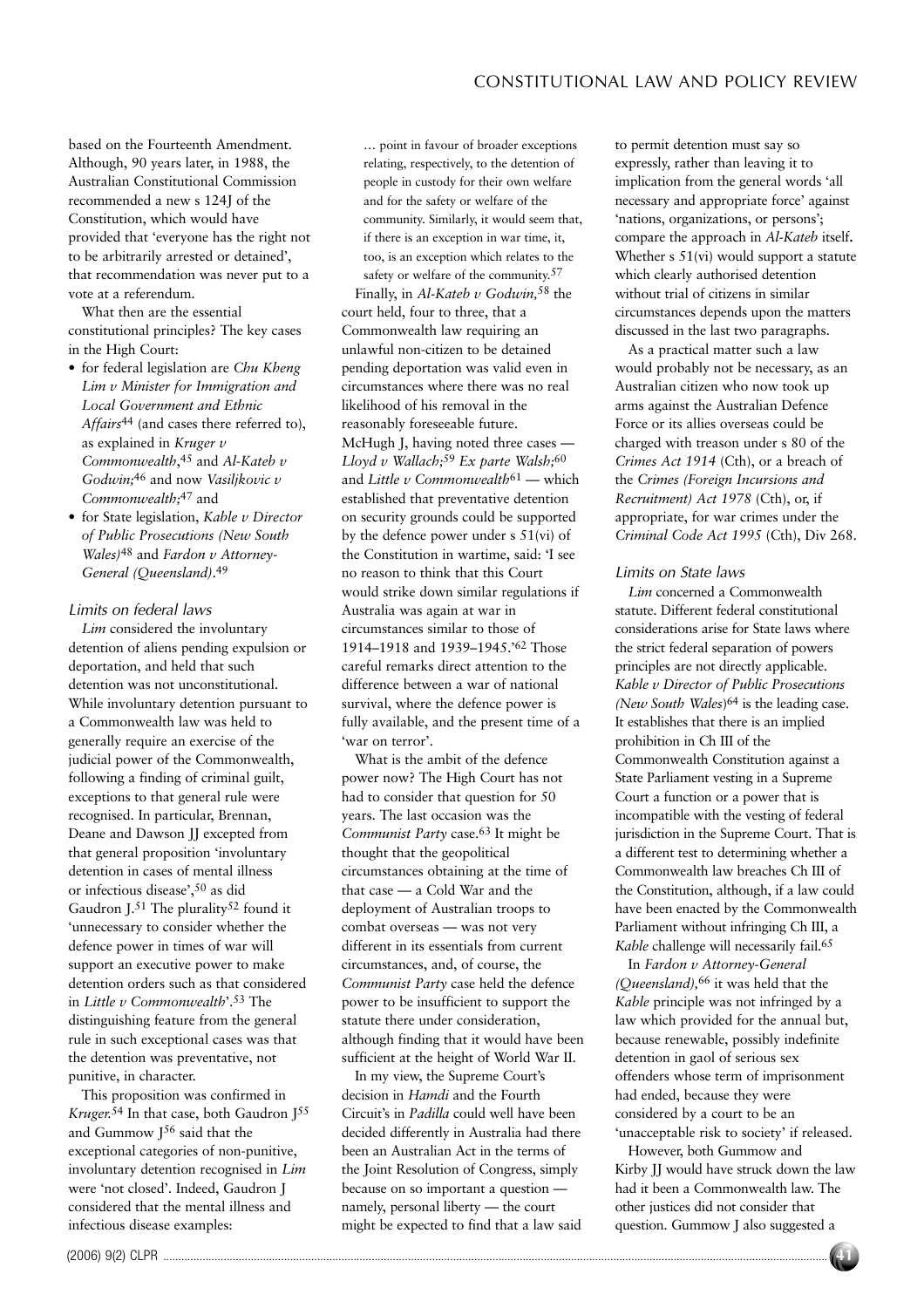reformulation of the *Lim* principle which is likely to be influential.67 He said:

I would prefer a formulation of the principle derived from Ch III in terms that, the 'exceptional cases' aside, the involuntary detention of a citizen in custody by the state is permissible only valid? I leave to one side other constitutional issues which may arise noted by the report into the provisions of the Bill by the Senate Legal and Constitutional Legislation Committee:71 • through use of federal judges, albeit

acting as *personae designatae;*

[T]he [detentions in *Hamdi* and *Padilla* could well have been held invalid in Australia] had there been an Australian Act in the terms of the Joint Resolution of Congress, simply because on so important a question [as] personal liberty the court [would probably hold] that a law said to permit detention must say so expressly …

> as a consequential step in the adjudication of criminal guilt of that citizen for past acts.68

### **The** *Anti-Terrorism Act (No 2) 2005* **(Cth)**

I consider only one aspect of this important Act, namely preventative detention orders. The *Anti-Terrorism Act (No 2) 2005* (Cth) inserts a new Div 105 of the *Criminal Code Act 1995* (Cth) which allows for detention of any person over 1869 (citizen or non-citizen alike) for up to 48 hours where the view is formed, initially by a senior Australian Federal Police (AFP) officer, but subsequently by an 'issuing authority' (who may be a serving federal judge, a retired superior court judge or a defined member of the Administrative Appeals Tribunal), that such detention would either:

- substantially assist in preventing a terrorist attack, and detaining the person is reasonably necessary to do so; or
- where a terrorist act has occurred. preserve evidence, and detaining the person is reasonably necessary to do so.

There is then a complementary regime in the States and Territories whereby, for example, in NSW, that detention may be extended for up to two weeks by order of the NSW Supreme Court.70 There is capacity to obtain merits review of the Commonwealth detention, but only after it has concluded.

Are these provisions likely to be

- by operation of the implied freedom of political communication; or
- because of retrospective criminal sanction.

The reason for the complementary State legislation is clear enough: the limits in *Lim* will not apply of their own force to State laws, unless there is also an infringement of the *Kable* principle. *Fardon* suggests that the NSW laws will be valid insofar as the purpose of the laws is protection of the public from a real threat of harm, and provided the functions conferred upon the Supreme Court are not incompatible with its role as a repository of federal jurisdiction. For the Commonwealth law, the arguments in favour of validity include:

- the short period of time involved; • the fact that detention is not arbitrary; and
- the fact that the law relates to the safety or welfare of the community (see the remarks of Gaudron J in *Kruger* noted above).

Whether those arguments will carry the day remains to be seen. ●

*Dr James Renwick, Barrister, Selborne Chambers, Sydney; Adjunct International Lecturer, University of Sydney Law School.* 

*Parts of this article were drawn from papers given by the author to the Australian Government Solicitor's Forum in March 2005 and to the Judicial Conference of Australia in September 2005.*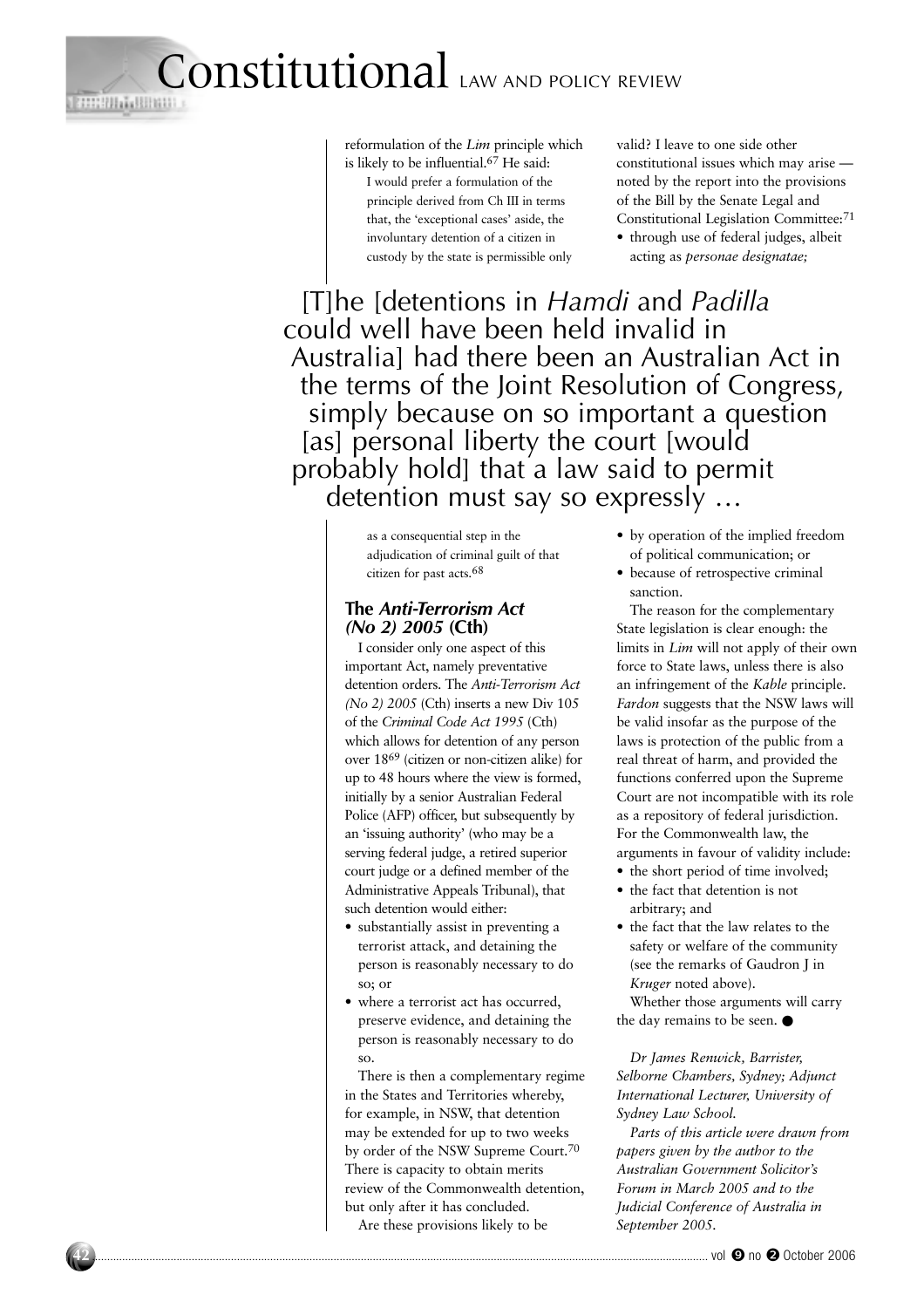### **Endnotes**

1. In *Williams v R* (1986) 161 CLR 278, 292, Mason and Brennan II said: 'The right to personal liberty is, as Fullagar J described it, "the most elementary and important of all common law rights": *Trobridge v Hardy* (1955) 94 CLR 147 at 152. Personal liberty was held by Blackstone to be an absolute right vested in the individual by the immutable laws of nature and had never been abridged by the laws of England "without sufficient cause" (*Commentaries on the Laws of England* (Oxford, 1765), Bk 1, 120–21, 130–31). He warned: "Of great importance to the public is the preservation of this personal liberty: for if once it were left in the power of any, the highest, magistrate to imprison arbitrarily whomever he or his officers thought proper there would soon be an end of all other rights and immunities."

2. (2004) 542 US 426.

3. (2004) 542 US 507.

4. (2004) 542 US 466.

5. [2005] 2 AC 68.

6. Or related State and Territory legislation.

7. *Kable v Director of Public Prosecutions (NSW)* (1996) 189 CLR 51.

8. See also *Human Rights Act 1998* (UK) ss 14–16.

9. See UK Home Department, *Counter-Terrorism Powers: Reconciling Security and Liberty in an Open Society,* Discussion Paper (25 February 2004), [<www.archive2.official-](http://www.archive2.official-documents.co.uk/document/cm61/6147/6147.pdf)

[documents.co.uk/document/cm61/6147/6](http://www.archive2.official-documents.co.uk/document/cm61/6147/6147.pdf) [147.pdf>](http://www.archive2.official-documents.co.uk/document/cm61/6147/6147.pdf) and Privy Counsellor Review Committee, *Anti-Terrorism, Crime and Security Act 2001 Review: Report* (18 December 2003), [<www.archive2.official](http://www.archive2.official-documents.co.uk/document/deps/hc/hc100/100.htm)[documents.co.uk/document/deps/hc/hc10](http://www.archive2.official-documents.co.uk/document/deps/hc/hc100/100.htm) 0/100.htm>.

10. See s 4.

13. Ibid at 110 [41], quoting Simon Brown LJ in *International Transport Roth GmbH v Secretary of State for the Home Department* [2003] QB 728, [27], [54].

14. I say 'war', not to downplay the significance of what is undoubtedly an important, concerted, international campaign, but to draw a distinction between a campaign against an ideology or movement which takes many forms, as opposed to an armed conflict, following a declaration of war, between nation states.

15. And also a breach of UN Security Council resolutions: see Resolution 1267 (1999): failure of the Taliban authorities to respond to the demands in paragraph 113 of Resolution 1214 (1998), namely, to stop providing sanctuary and training for international terrorists and their organisations, and to 'cooperate ... to bring indicted terrorists to justice', constitutes a threat to international peace and security; 1333 (2000) and then 1368 and 1373 (2001), which speak of the inherent right of self-defence.

16. Which contributed 'A Special Forces Task Group which operated in Afghanistan for almost a year, performing a range of missions': [<www.defence.gov.au/opslipper/>](http://www.defence.gov.au/opslipper/). There is now a further taskforce.

17. Alberto Gonzales, then counsel to President Bush and now his Attorney-General, wrote to him on 25 January 2002, arguing to this effect. He began by noting that the President had already called the conflict 'a new kind of war'. He then continued as follows: 'It is not the traditional clash between nations adhering to the laws of war that formed the backdrop for the [Convention]. The nature of the new war places a high premium on other factors, such as the ability to quickly obtain information from captured terrorists and their sponsors in order to avoid further atrocities against American civilians and the need to try terrorists for war crimes … In my judgment this new paradigm renders obsolete [the Convention's] strict limitations on questioning of enemy prisoners': K J Greenberg and J L Dratel (eds), *The Torture Papers: The Road to Abu Ghraib* (Cambridge, 2005), 119.

18. Military Order of 13 November 2001: Detention, Treatment, and Trial of Certain Non-Citizens in the War Against Terrorism; see [<www.defenselink.](http://www.defenselink.mil/news/commissions.html) [mil/news/commissions.html>](http://www.defenselink.mil/news/commissions.html).

19. (2006) 126 S Ct 2749.

20. See J Renwick, 'The Workings of US Military Commissions', *Law Society Journal* (NSW), September 2003, 74. The key authority is that of a unanimous Supreme Court in *Ex parte Quirin* (1942) 317 US 1, 27–28.

21. (2004) 542 US 466.

22. The US Constitution (Art I, §9, cl 2) provides: 'The Privilege of the Writ of Habeas Corpus shall not be suspended, unless when in Cases of Rebellion or Invasion the public Safety may require it.'

23. (1950) 339 US 763.

24. Congress granted federal District Courts, 'within their respective jurisdictions', the authority to hear applications for habeas corpus by any person who claims to be held 'in custody in violation of the Constitution or laws or treaties of the United States': 28 USC  $$2241(a), (c)(3).$ 

25. (2006) 126 S Ct 2749.

26. Only two US citizens were captured in Afghanistan. The other, John Walker Lindh, was convicted, following a plea of guilty, of supplying services to the Taliban and carrying an explosive during the commission of a felony, for which he was sentenced to imprisonment for 20 years.

27. 8 USC §4001(a).

28. *Hamdi v Rumsfeld* (2004) 542 US 507.

29. Ibid at 519 per O'Connor J. 30. Fifth Amendment to the US

**Constitution** 

31. *Rumsfeld v Padilla* (2004) 542 US 426.

32. *Padilla v Hanft* (2005) 423 F 3d 386 (4th Cir), cert den by majority (2006) 126 S Ct 1649.

33. (2001) 110 FCR 491.

34. The *Tampa* case does not help here. It decided only a limited question, namely that the executive power of the Commonwealth extended to a power to prevent the entry of non-citizens to Australia, and to do such things necessary to effect that exclusion — for example, restraining a person or boat from proceeding into Australia or compelling that person or boat to leave.

35. *Hamdi v Rumsfeld* (2004) 542 US 507, 557. Scalia J noted that this law was the direct result of the King detaining without charge several individuals who failed to assist England's war against France and Spain, and who were denied habeas corpus by the courts notwithstanding that they had not been charged with any offence (ibid). Why were they detained? Because of the asserted interest of the state in protecting the country. In the US, that was part of

<sup>11. [2005] 2</sup> AC 68.

<sup>12.</sup> Ibid at 132 [99].